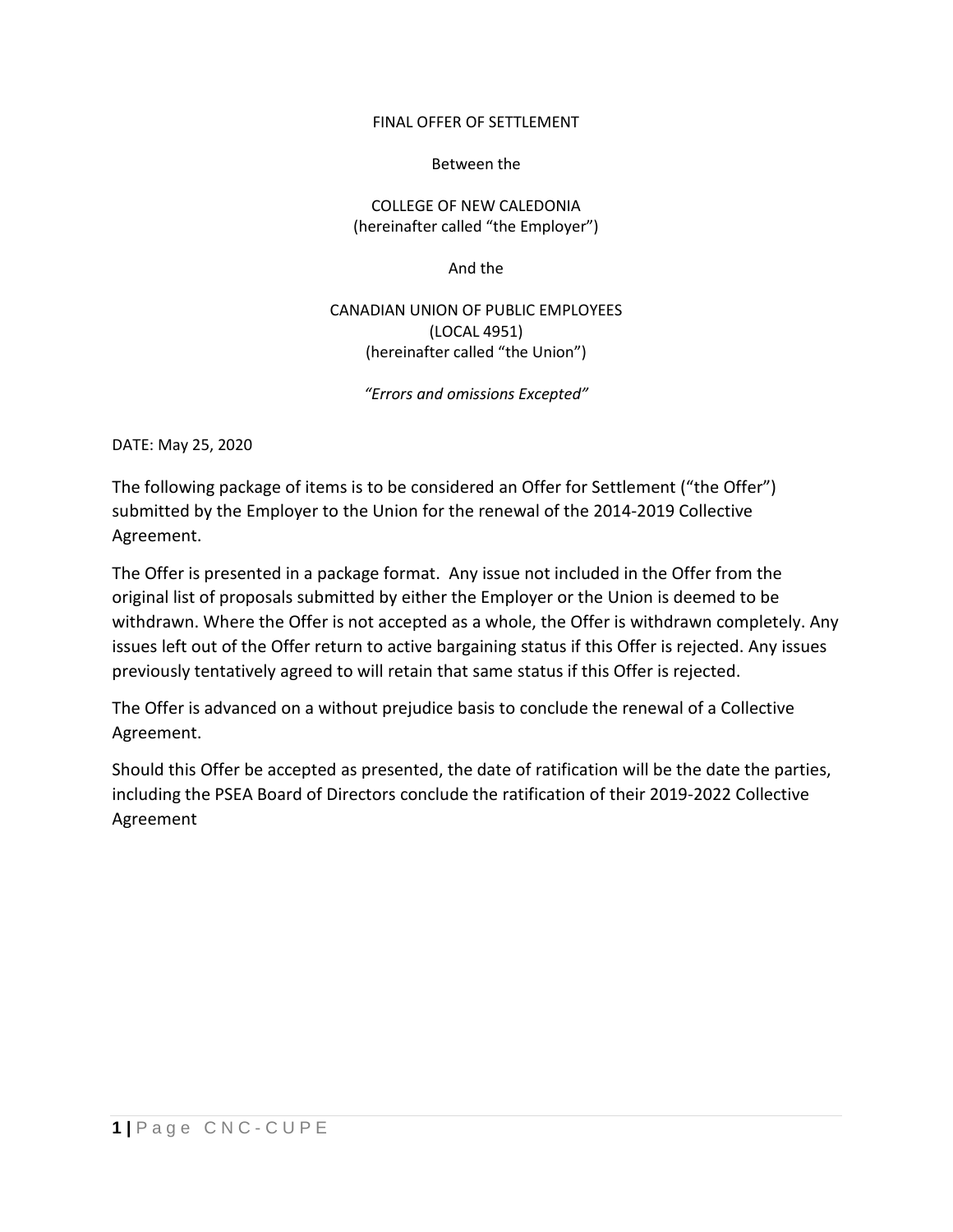#### HOUSEKEEPING:

All tentatively agreed to Housekeeping language (attached as Appendix A):

To replace gender specific to gender neutral language throughout the collective agreement including, but not limited to the following articles and agreements:

- Article 3.04
- Article 3.05
- Article 3.08
- Article 3.10
- Article 8.03
- Article 8.04
- Article 9.04
- Article 9.06
- Article 10.03
- Article 10.05
- Article 10.07
- Article 10.08
- Article 11.04
- Article 12.01
- Article 12.03
- Article 15.06
- Article 15.07
- Article 15.08
- Article 15.09
- Article 16.01
- Article 16.06
- Article 17.02
- Article 17.03
- Article 17.04
- Article 18.03
- Article 19.02
- Article 20.01
- Article 20.02
- Article 20.03
- Article 20.05
- Article 20.06
- Article 20.07
- Article 22.01
- Article 25.02
- Article 25.05
- Article 26.02
- Article 27.05
- Letter of Agreement Re: Job Sharing
- Letter of Agreement Re: Self-Directed Hours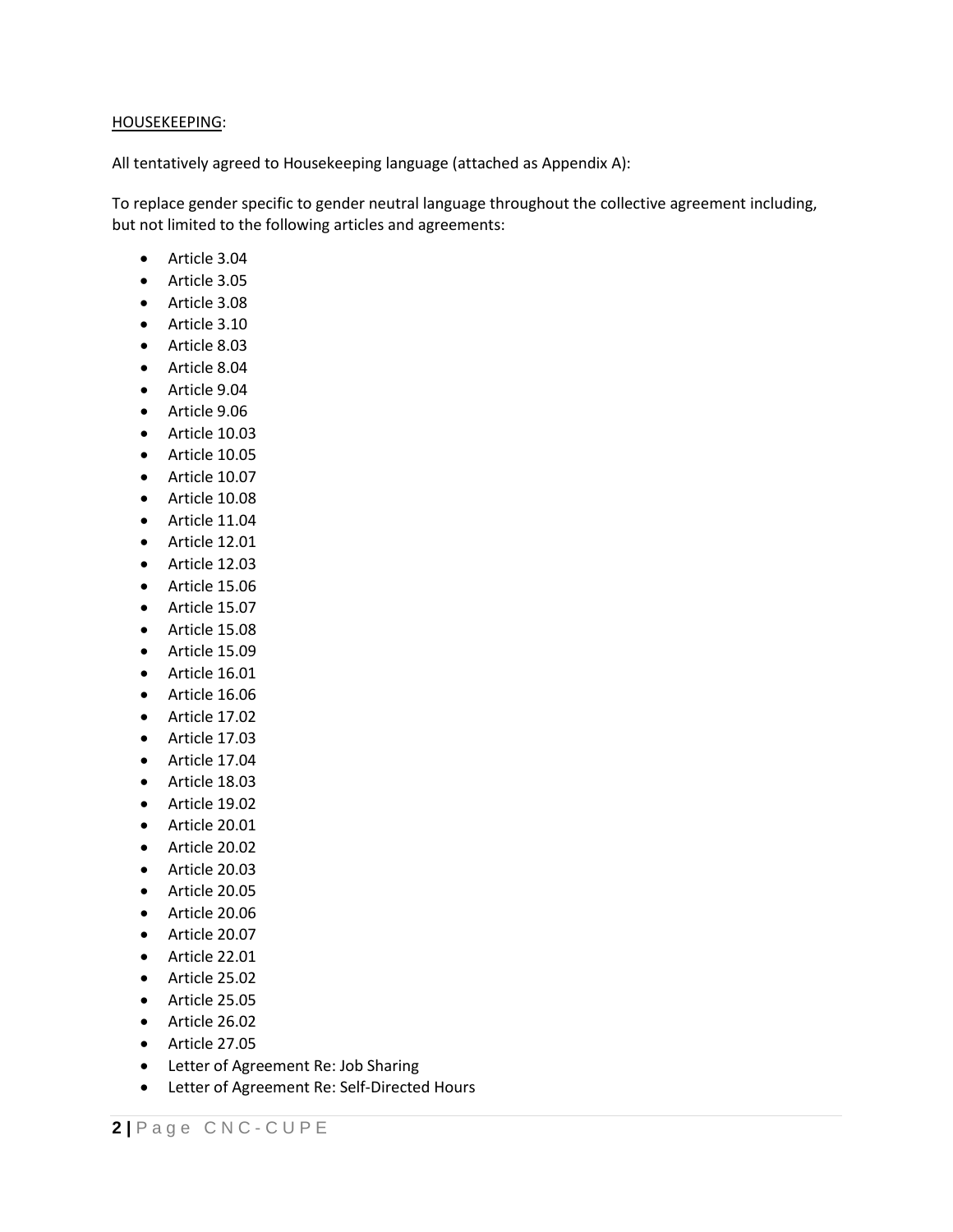• Memorandum of Agreement VALT

3.02 Full Time Employee 4.01 Human Rights 5.01 Employees at Date of Certification 6.02 Deduction of Dues 14.01 Definition 16.01 Grievance Procedure 26.01 Employment Benefits for Full-Time Employees 26.02 Employment Benefits for Part-Time Employees Memorandum of Understanding re: Economic Stability Dividend (ESD)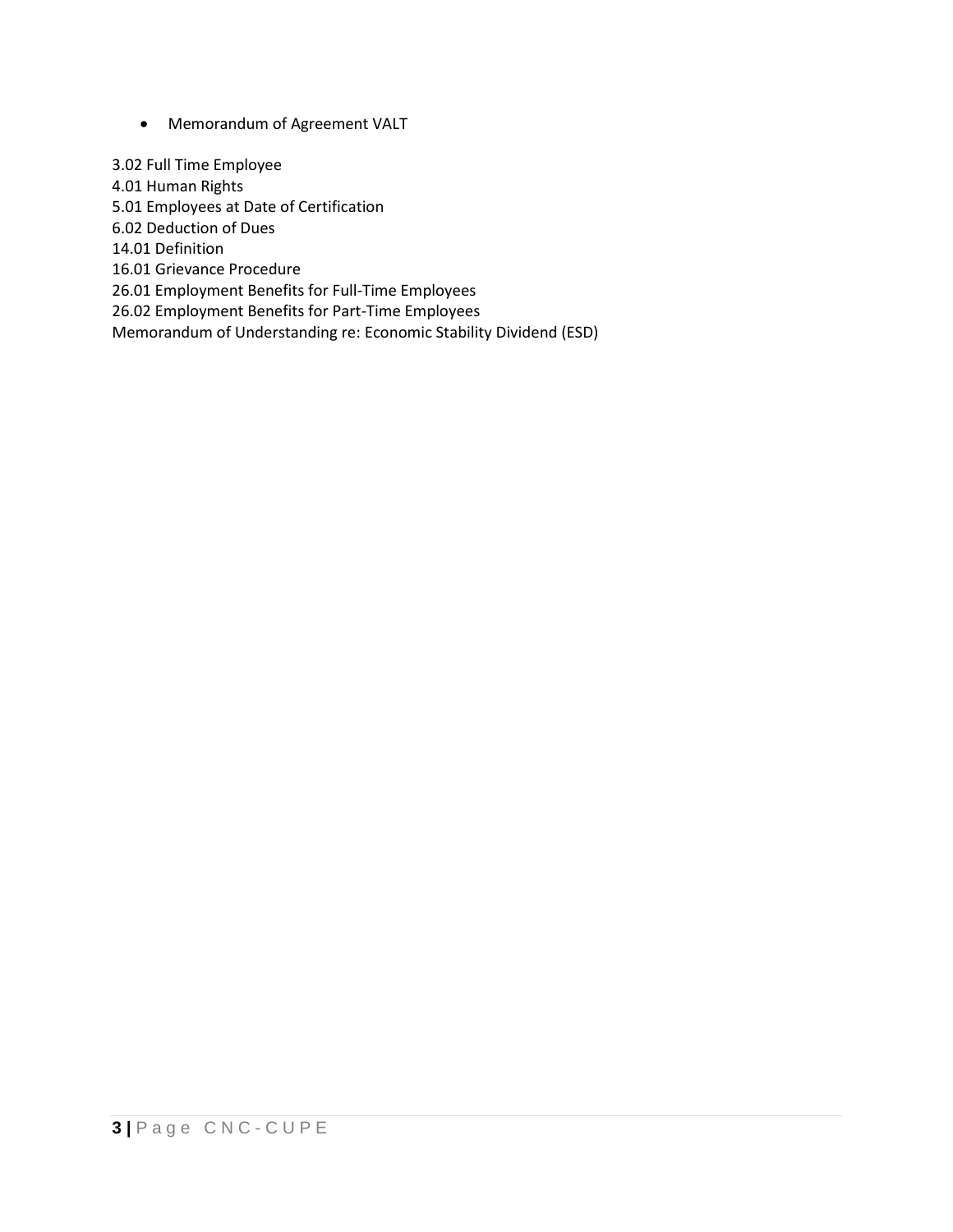#### SUBSTANTIVE:

#### **ARTICLE 3.06 FIXED-TERM EMPLOYEE**

f. A fixed-term employee who has received two (2) consecutive (not running concurrently) appointments of six (6) months or more in duration and who receives a third appointment shall carry forward to any subsequent appointments, separated by six (6) months or less, sick days accrued during the third and subsequent appointments.

**f. A fixed-term employee shall accrue sick leave as per article 20.02 Sick Leave Allotment. They shall carry forward any unused balance to subsequent appointments. The employee may access their sick leave on all appointments other than casual.**

#### **NEW: ARTICLE 3.06 h EMPLOYEES HIRED FOR APPLIED LEARNING WORK**

**h. Employees hired to perform applied learning work for a defined duration will not be less than 6 (six) months and last no longer than 5 (five) years.**

**For the first 3 (three) years of service, employees doing applied learning work will be eligible for benefits under Article 26. Should the position exceed 3 (three) calendar years, the employee will be considered a Full-Time Regular Employee from the third-year anniversary forward until the end date of the project.** 

**While not to be included in the Collective Agreement, the Parties commonly understand that bumping will apply to employees hired for applied learning work from their third-year anniversary date forward.**

#### **ARTICLE 5.02 NEW EMPLOYEES**

All employees to whom this Agreement is applicable, shall, as a condition of employment, become members of the Union upon initial payment of union dues.

**While not to be included in the collective agreement, the Employer will add a tick box to its orientation checklist indicating notification to the union of a new hire**

### **ARTICLE 8.02 JOINT JOB EVALUATION COMMITTEE**

Delete 15.07 Paragraph 4:

Employees are advised that the Human Resources Department maintains a Job Evaluation file for each job description in the College, which contains all information related to a specific position including any submissions or correspondence from an incumbent employee concerning that position. An employee is entitled to review the Job Evaluation file in the presence of a Human Resources Department staff member.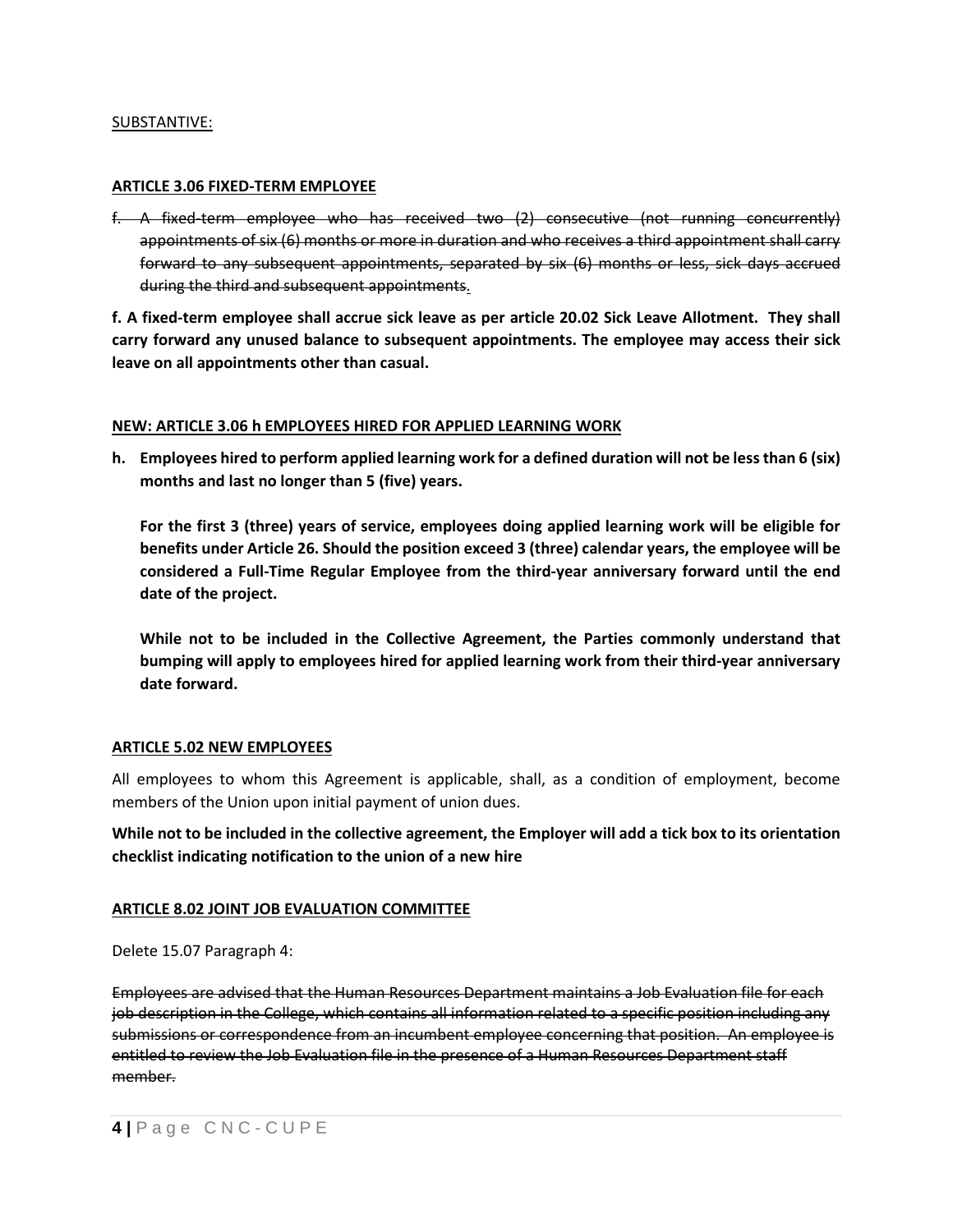Amend Article 8.02 to include:

**Employees are advised that the Human Resources Department maintains a Job Evaluation file for each job description in the College, which contains all information related to a specific position including any submissions or correspondence from an incumbent employee concerning that position. An employee is entitled to review the Job Evaluation file in the presence of a Human Resources Department staff member.**

### **ARTICLE 13.03 – RELIEF PERIODS**

**The union and the college recognize regular breaks improve employee engagement and thereby increases productivity. Without taking adequate breaks from work, productivity, mental health and overall work performance may decline.**

### **An employee may not combine their breaks to alter their regular scheduled workday.**

An employee shall be entitled to meal and paid relief periods as follows:

- in excess of seven (7) working hours, (13.02) one meal period of no more than one (1) hour, and two (2) twenty (20) minute breaks,
- in excess of six (6) and up to seven (7) working hours one meal period of no less than thirty (30) minutes and no more than one (1) hour, and two (2) fifteen (15) minute breaks,
- in excess of five (5) and up to six (6) working hours one meal period of thirty (30) minutes, and two (2) fifteen (15) minute breaks,
- in excess of four (4) and up to five (5) working hours one meal period of thirty (30) minutes, and one (1) fifteen (15) minute break, up to four (4) working hours - one (1) fifteen (15) minute break.

Providing the departmental requirements are met, the time of the meal break shall be at the employee's convenience. In departments where complex scheduling is required, the department head or designate will make the schedule for meal and paid relief periods after the employees have submitted their preferences. If an employee is required by the College to remain at the place of work during a normal meal period and the employee is unable to reschedule this time, the employee will be compensated for the time lost at applicable overtime rates.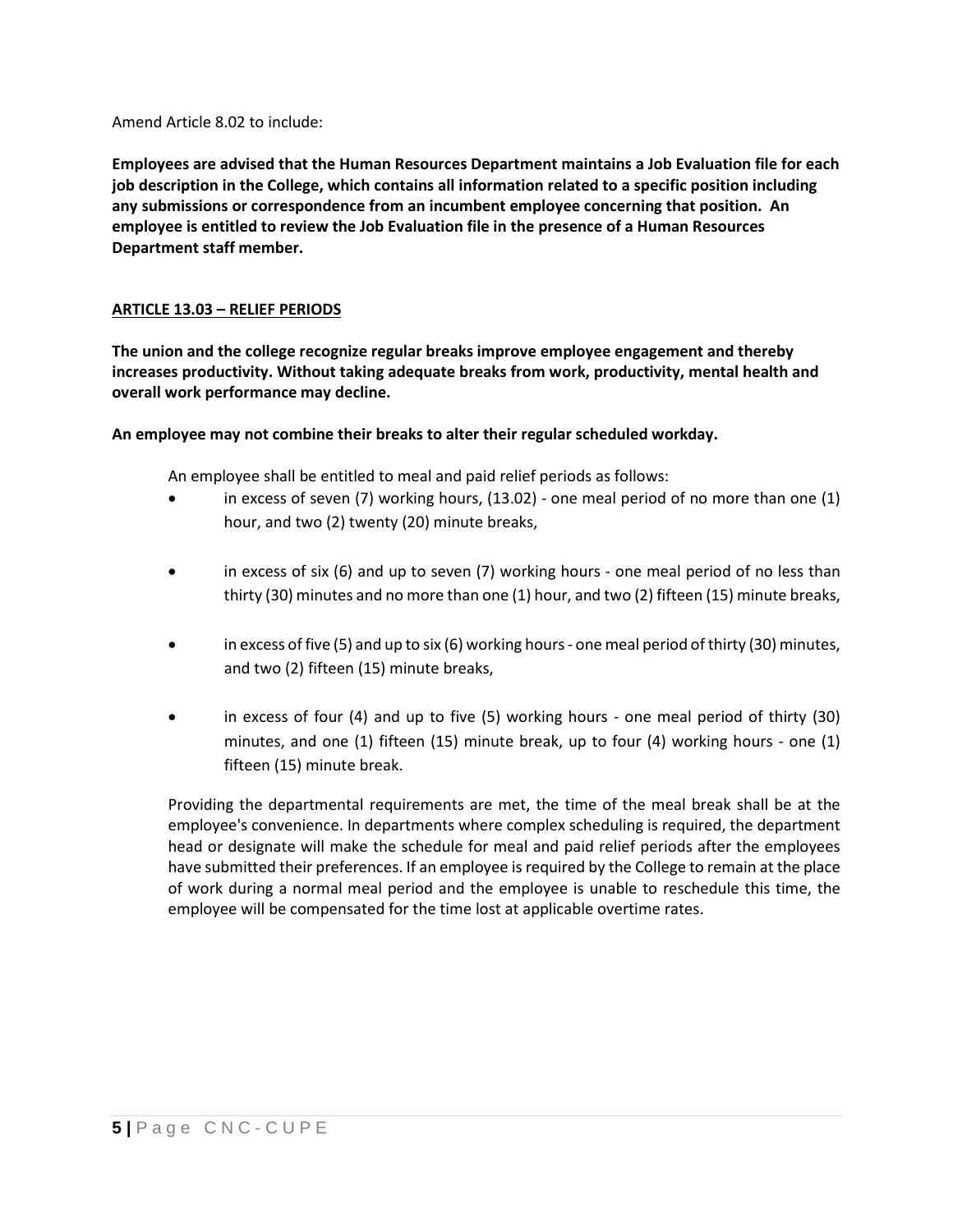#### **ARTICLE 13.04 WORK WEEK DEFINITION**

- a. The work week shall be understood to begin at 12:01 a.m. Sunday and shall end 12:00 midnight Saturday following.
- b. The normal workday shall be between the hours of 7:00 a.m. and 7:00 pm.
- c. **Workdays shall be scheduled to start no sooner than 6:00 a.m. and end no later than 9:30 p.m.**

### **ARTICLE 15.08 SUSPENSION**

Suspension shall be preceded or accompanied by written notice, including the duration of the suspension and a statement of reasons. A copy of the notice shall be provided to the Union Chair of the Standing Committee and the Union President.

- a. In cases of suspension, the **College** President **or designate** shall report the action to the Board with a statement of his/her **their** reasons.
- b. An employee, in accordance with Section 37. (4), College and Institute Act 1979, may appeal the suspension to the Board.
- c. **The College President or designate must be present to issue a suspension to an employee. The Union President or Acting Union President must be present to issue a suspension to an employee.**

Suspension of a non-probationary employee may be with or without pay and benefits. However, consistent with a progressive disciplinary model, an episode of suspension with pay and benefits will normally precede an episode of suspension without pay and benefits.

### **ARTICLE 15.09 DISMISSAL**

- a. When the **College** President or designate determines that there is just cause for dismissal, s/he **they**  shall notify the employee and the Union **President** Chair of the Standing Committee, in writing, with a copy to the **Chair of the Union Standing Committee** Union President, outlining the reasons for this determination and stating any charges which have been made and by whom they were made.
- b. Within seven (7) calendar days of such notification, the **College** President **or designate and the Union President or Acting Union President** shall meet with the employee for a full and frank discussion of the reasons for the proposed dismissal. Each party may be accompanied by observers or advisors of his/her **their** choice.
- c. Within four (4) calendar days of the meeting:
	- i. the **College** President or designate may decide to withdraw dismissal proceedings, or
	- ii. the employee may decide to offer his/her **their** resignation, or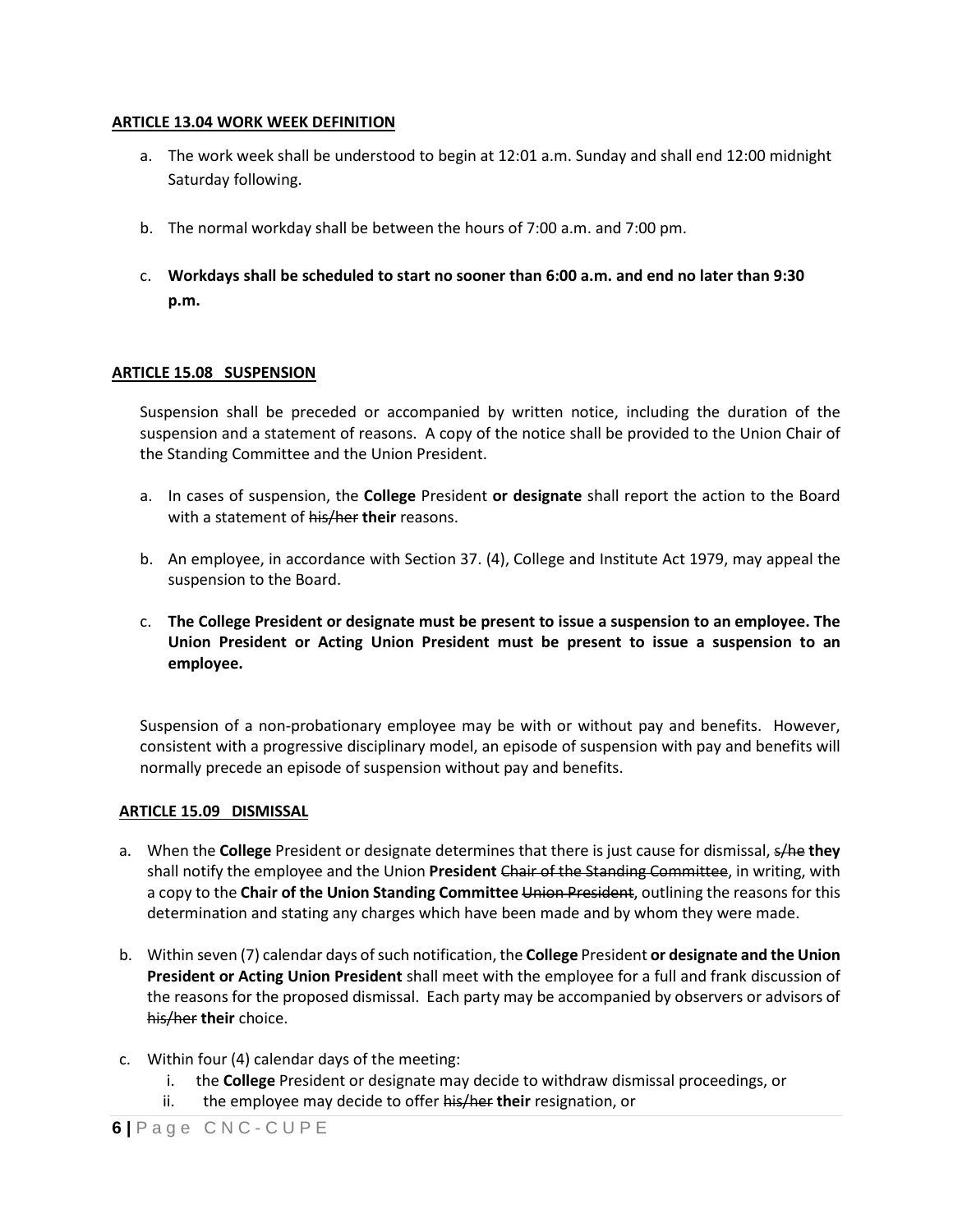- iii. the **College** President or designate may decide to recommend dismissal to the Board.
- d. The employee shall have the right to appear before the Board at the time a recommendation for dismissal is made, and to present or have presented his/her **their** arguments to the Board. S/he **They**  may be accompanied by observers or spokespersons of his/her **their** choice.
- e. The Board shall notify the employee and the Union **President** Chair of the Standing Committee, with a copy to the **Chair of the Union Standing Committee** Union President, with respect to any dismissal recommendation, in writing, within seven (7) calendar days after such a decision has been reached.
- f. Full pay and benefits shall continue during the period of the dismissal proceedings. Upon written receipt by the employee of the Board's dismissal recommendation, pay and benefits shall cease.

# **ARTICLE 19.01 ANNUAL VACATION ENTITLEMENT**

- a. Regular full-time employees shall be granted vacation with pay on the following basis:
- 1. 1.25 days per month (15 days or 3 weeks annualized) from anniversary date (Article 25.03) month 48 (4 years) **(equates to 4.38 hours semi-monthly)**,
- 2. 1.67 days per month (20 days or 4 weeks annualized) from month 49 to 96 inclusive (the 5<sup>th</sup> year to 8 years) **(equates to 5.85 hours semi-monthly)**,
- 3. 2.08 days per month (25 days or 5 weeks annualized) from month 97 to 156 inclusive (the  $9<sup>th</sup>$ year to 13 years) **(equates to 7.28 hours semi-monthly)**,
- 4. 2.50 days per month (30 days or 6 weeks annualized) from month 157 to 216 inclusive (the 14<sup>th</sup> year through 18 years) **(equates to 8.75 hours semi-monthly)**,
- 5. 2.92 days per month (35 days or 7 weeks annualized) from month 217 (the 19th year) **(equates to 10.22 hours semi-monthly)**, onwards.

# **ARTICLE 21.01 BEREAVEMENT LEAVE**

In the case of bereavement in the immediate family, a Regular, Seasonal, Fixed-Term, Leave Replacement employee, not on leave of absence without pay, shall be entitled to leave at the employee's regular rate of pay, from the date of death to and including the date of funeral with, if necessary, an allowance for immediate travelling time. Such leave shall normally not exceed five (5) working days**. An employee may split their leave entitlement into two separate leave periods, one adjoining the date of death and the other leading to and/or including the date of the memorial service.** Any additional leave shall be without pay, or as a charge to earned time off or vacation time.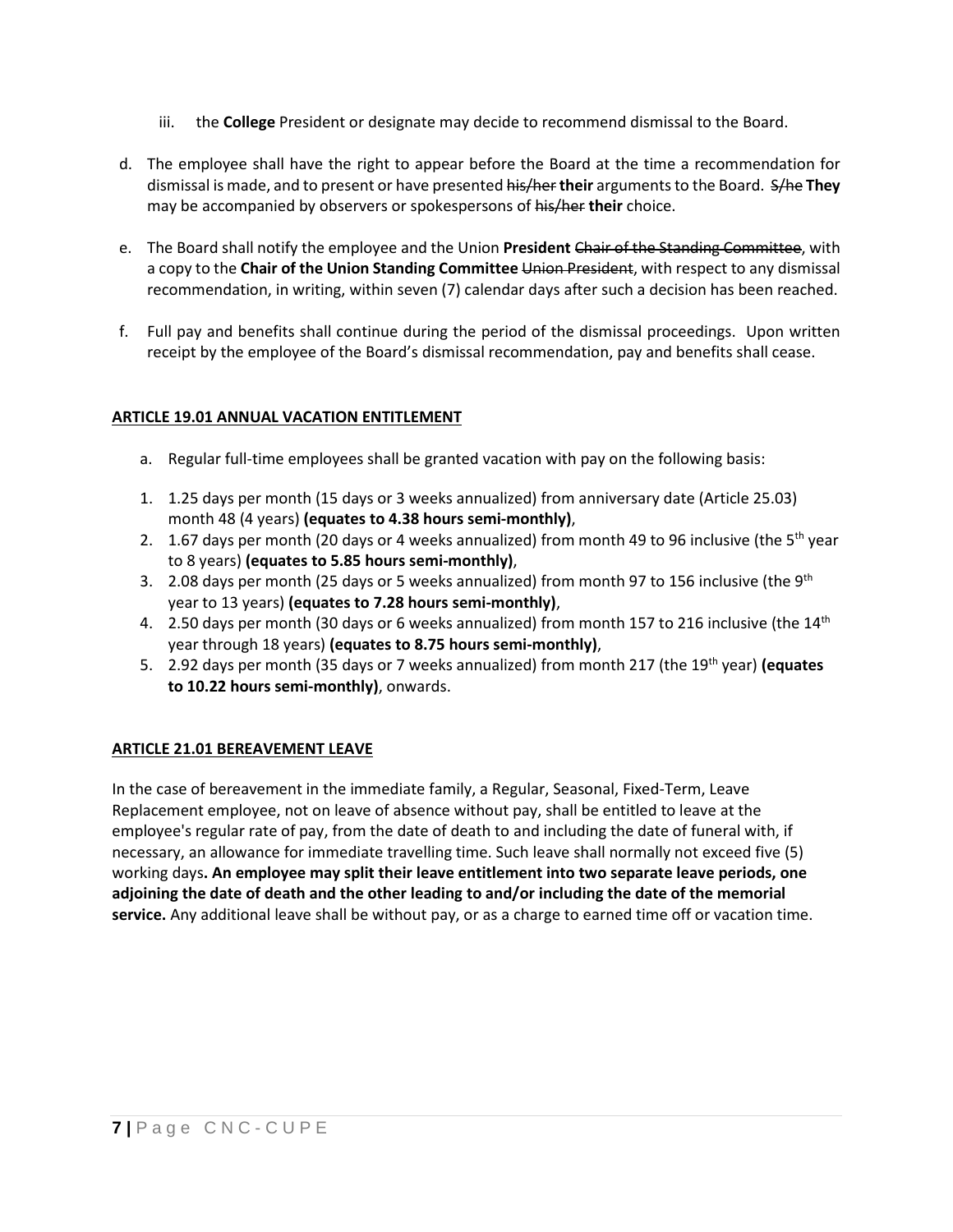#### **NEW – COMPASSIONATE CARE LEAVE**

**In accordance with the Employment Standards Act of B.C., an employee will be granted a compassionate care leave of absence without pay for up to twenty-seven (27) weeks to care for a gravely ill family member. For the purpose of this article, "family member" includes immediate family as well as other relatives and individuals considered to be like family, whether or not related by marriage, common-law partnership, or any legal parent-child relationship. In order to be eligible for this leave, the employee must provide a medical certificate as proof that the ill family member needs care or support and is at risk of dying within twenty-six (26) weeks.**

**An employee who is granted a compassionate care leave of absence to care for a gravely ill family shall be entitled to the benefits as follows:**

- **a. The employee's benefit coverage will continue for the duration of the compassionate care leave, to a maximum of twenty-seven (27) weeks, and the premium payment shall be on the same basis as if the employee were not on leave.**
- **b. Where an employee elects to buy back pensionable service for part or all of the duration of the compassionate care leave, to a maximum of twenty-seven (27) weeks, the employer will pay the employer portion of the pension contribution in accordance with the Pension Plan regulations.**
- **c. Compassionate care leave, up to a maximum of twenty-seven (27) weeks, shall be treated as continuous employment for the purposes of seniority accrual under the Agreement.**
- **d. An employee who returns to work following a leave granted under this provision shall be placed in the position the employee held prior to the leave, or in a comparable position.**

### **Additional Leave**

**Should an employee require additional time to care for a gravely ill family member, additional leave may be granted beyond the twenty-seven (27) week period specified. Such additional leave shall be in accordance with the Employment Standards Act of BC, including the certification criteria specified in the Act.**

#### **NEW – LEAVE FOR DOMESTIC VIOLENCE**

**Where leave from work is required due to an employee and/or an employee's dependent child being a victim of domestic violence, the employee shall be granted leave, in each calendar year, as follows in accordance with Employment Standards Act:**

- **a. Up to 10 days of unpaid leave to be taken intermittently or in one continuous period; and**
- **b. Up to 15 weeks of unpaid leave.**

**Notwithstanding the above, the Employer will provide pay for three (3) of the days referenced in (a) above. In the event existing legislation is changed regarding domestic violence leave to provide more**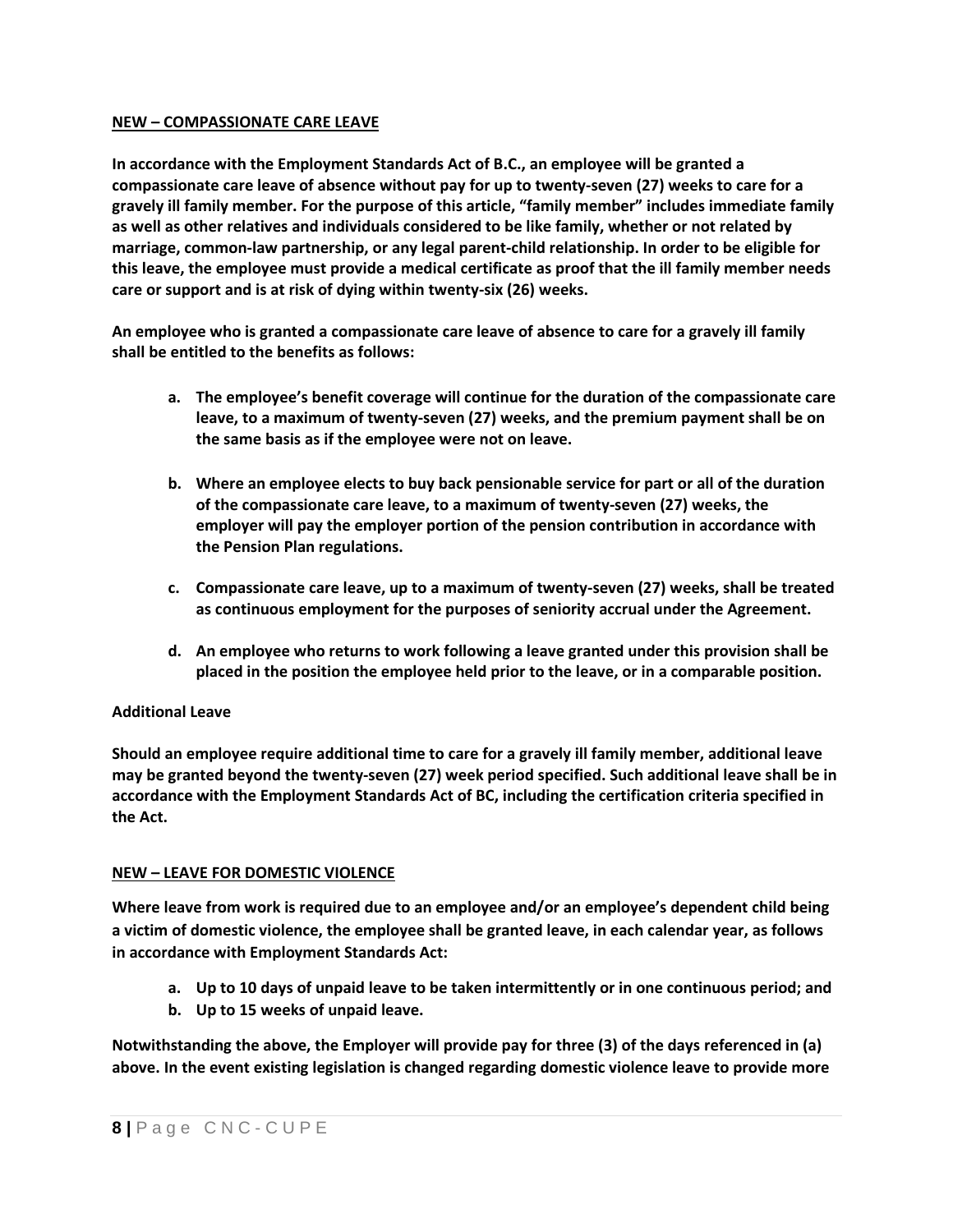**than three (3) days paid leave, the Employer will provide such leave consistent with the legislation. (No stacking of entitlements.)**

## **NEW – LEAVE RESPECTING THE DEATH OF A CHILD**

**An employee is entitled to a leave of absence without pay of up to 104 weeks if they are entitled to leave respecting the death of a child under the Employment Standards Act and such leave will be in accordance with the Employment Standards Act. There will be no interruption in the accrual of seniority or eligibility for benefits.**

# **NEW – LEAVE RESPECTING THE DISAPPEARANCE OF A CHILD**

**An employee is entitled to a leave of absence without pay of up to 52 weeks if they are entitled to leave respecting the disappearance of a child under the Employment Standards Act and such leave will be in accordance with the Employment Standards Act. There will be no interruption in the accrual of seniority or eligibility for benefits.**

# **ARTICLE 22.01 MATERNITY/LEGAL ADOPTION LEAVE**

In the case of a maternity leave, the provisions of the Employment Standards Act will apply. An employee shall qualify for maternity/legal adoption leave under the following provisions:

- a. The period of leave may be from eleven (11) weeks before the expected date of confinement to no later than six (6) months after the birth of her child. In the case of adoption, the six (6) month period will apply from the date of adoption. Barring exceptional and/or unforeseen circumstances, the employee shall not return to work prior to the date specified on the application for leave.
- **a. A pregnant employee is entitled to up to seventeen (17) consecutive weeks of unpaid maternity leave. This leave may start no earlier than thirteen (13) weeks before the expected birth date, and no later than the actual birth date. This leave must end no later than seventeen (17) weeks after the maternity leave begins.**
- b. The College shall maintain existing coverage for medical, supplementary health, dental and group life insurance, subject to Carrier conditions. Upon granting an extension of a leave, subject to 22.02, a procedure will be provided for the employee to continue fringe benefits at his/her **their** own expense.
- c. The parties agree that any job position vacancies created by the granting of maternity/legal adoption **parental** leave shall be filled on a temporary basis in accordance with Article 9.01 (Job Postings). When the employee indicates within the time permitted, in writing, which s/he is **they are** not returning to that position such a vacancy shall be reposted.

Where the employee on leave returns to the position within the prescribed time limit, s/he shall resume her/his prior job position or its equivalent with all wages, benefits and seniority as determined by this Agreement. Where a maternity or legal adoption benefit provided by the Employment Standards Act is superior to the provisions outlined herein, the provisions of the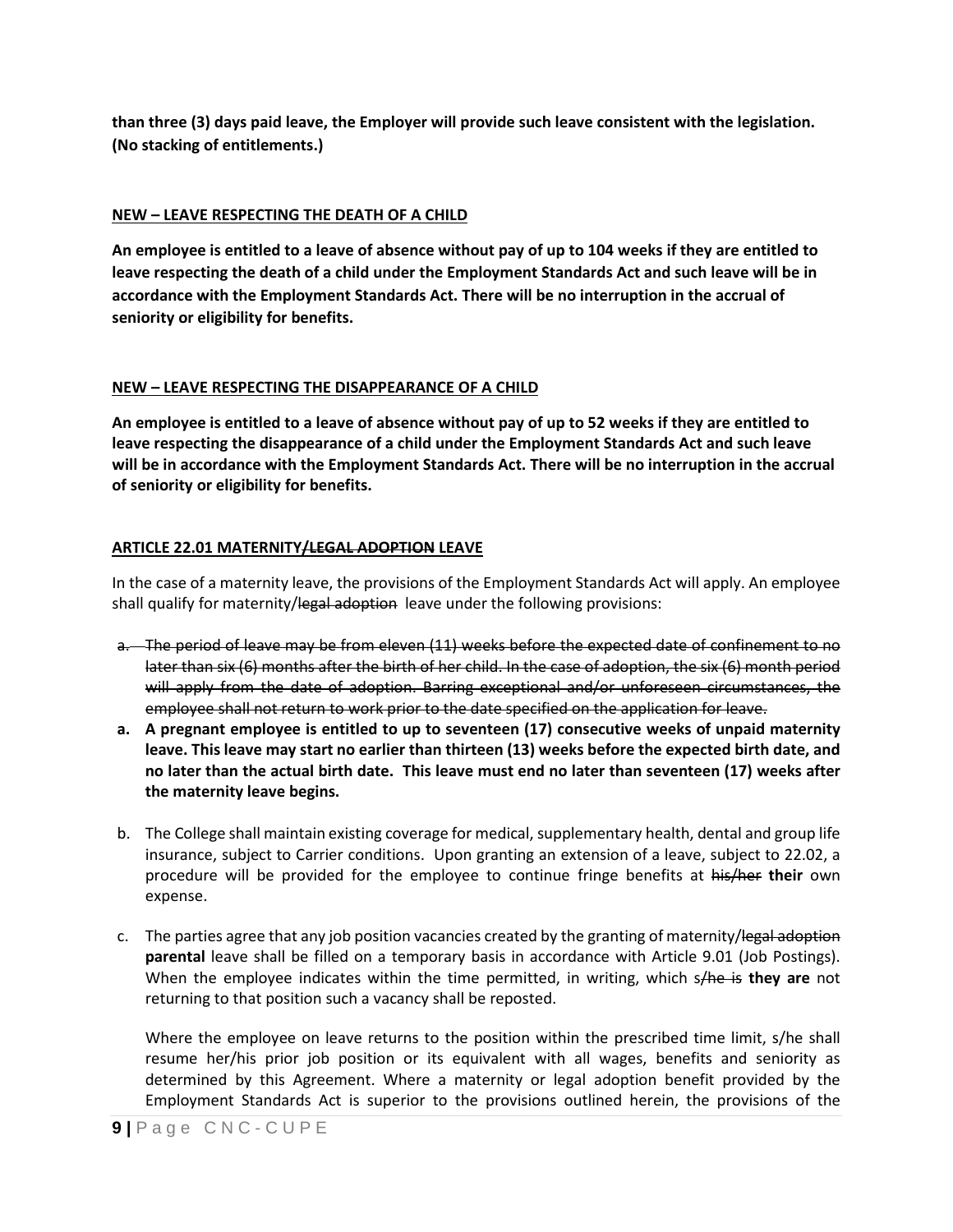Employment Standards Act shall apply (not withstanding the provisions of Section 2 of the Employment Standards Act).

All employees who have assumed a temporary position in consequence of such leave shall be returned to their prior job positions with all wages, benefits and seniority as determined by this Agreement.

d. **An employee who requests maternity leave is entitled to an additional six (6) consecutive weeks of unpaid leave if an employee is unable to return to work for reasons relating to the birth or termination of the pregnancy. A request for additional leave must be made in writing stating the** 

#### **ARTICLE 22.03 PARENTAL LEAVE**

In the case of parental leave, the provisions of the Employment Standards Act shall apply.

A birth mother who takes pregnancy leave under 22.01 is entitled to up to a further thirty-five (35) weeks of unpaid parental leave. Birth fathers and adopting parents will be entitled to up to thirty-seven (37) weeks of unpaid parental leave. The leave is subject to the following conditions:

- a. The request will be given to the employer at least four (4) weeks before the day the employee proposes to begin leave.
- b. The leave for a birth mother must begin when maternity leave expires, unless the mother and the College agree otherwise.
- c. The leave for a spouse of the birth mother must commence within fifty-two (52) weeks of the child's date of birth.
- d. The leave for adopting parents must commence within fifty-two (52) weeks of the date when the child is placed with the parent.
- e. An employee's combined entitlement to leave under 22.01 and this section is limited to fiftytwo (52) weeks plus any additional leave the employee is entitled to under 22.02.
- **a. A parent who takes maternity leave as set out in 22.01 above is also entitled to up to sixtyone (61) consecutive weeks of unpaid parental leave, which must begin immediately after the end of the employee's maternity leave. An employee's maximum combined maternity and parental leave is seventy-eight (78) weeks of unpaid leave plus any additional maternity and/or parental leave the employee is entitled to pursuant to this Article and/or the**  *Employment Standards Act.*
- **b. A parent, other than an adopting parent, who did not take maternity leave, is entitled to sixty-two (62) consecutive weeks of unpaid parental leave, which must begin within seventy-eight (78) weeks after the birth of the child or children.**
- **c. An employee who adopts a child is entitled to up to sixty-two (62) consecutive weeks of unpaid parental leave, which must begin within seventy-eight (78) weeks after the child or children are placed with the parent.**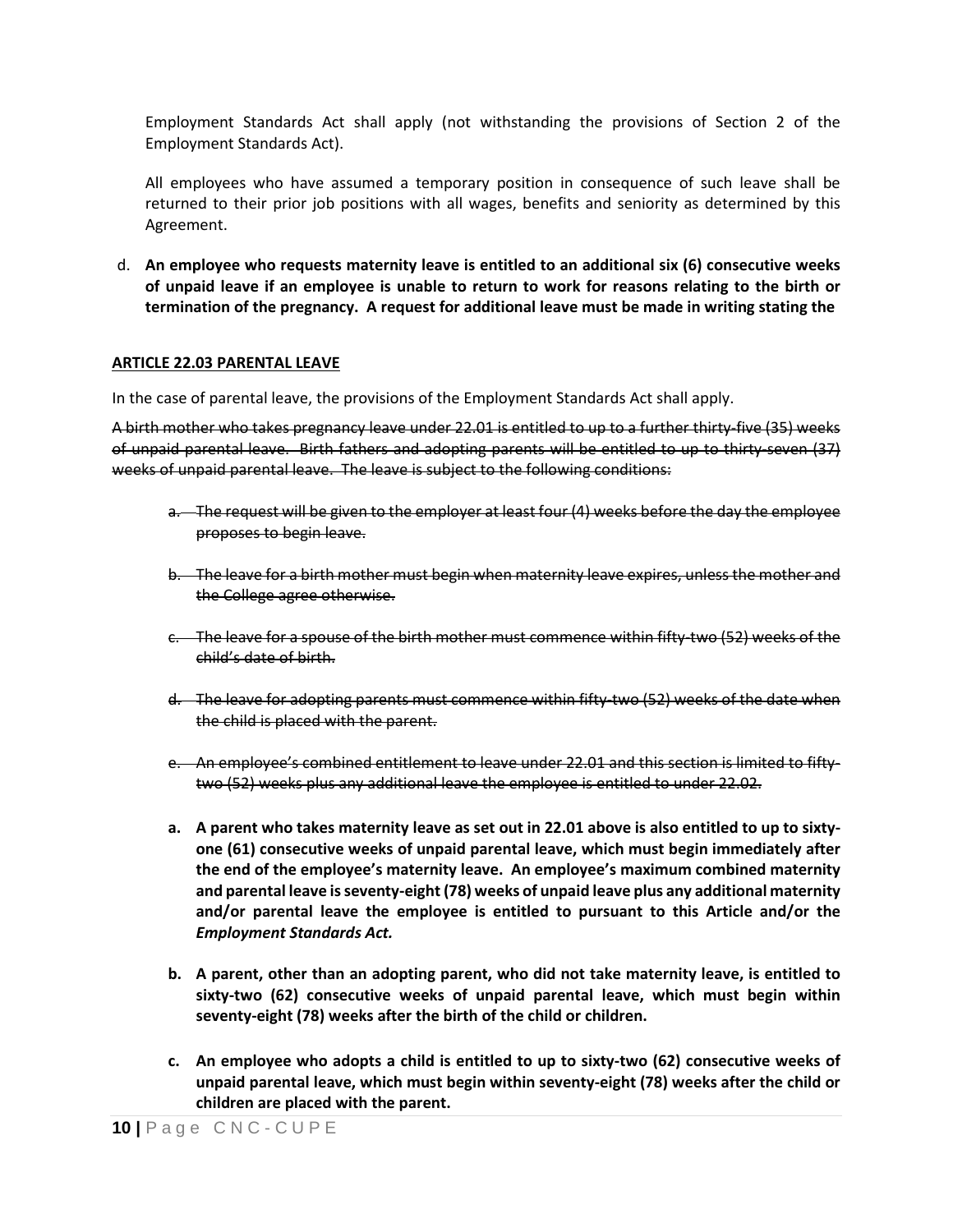- **d. An employee must apply for parental leave in writing to their supervisor at least four (4) weeks prior to the proposed start date of their leave.**
- **e. If the child for who the parental leave was taken for has a physical, psychological or emotional condition requiring an additional period of parental care, an employee may request an additional five (5) consecutive weeks of unpaid leave, beginning immediately after the initial period of parental leave. The College may require a certificate from a midwife, medical practitioner or nurse practitioner or other evidence of the employee's entitlement to leave.**
- f. The parties agree that the provisions of 22.01 (c) shall also apply to parental leave.

Maternity/Adoption/Parental Leave provisions do not apply beyond the termination of the employee/employer relationship.

### **NEW – SUPPLEMENTAL EMPLOYMENT BENEFIT FOR MATERNITY LEAVE**

Effective July 1<sup>st</sup>, 2021, when on maternity leave, a regular employee will receive a supplemental **employment benefit ("SEB") payment added to Employment Insurance ("EI") benefits as follows:** 

- **a. For the first week of maternity leave an employee shall receive eighty percent (80%) of their salary calculated on their average base salary.**
- **b. For a maximum of fifteen (15) additional weeks of maternity leave the employee shall receive an amount equal to the difference between the EI benefits and eighty percent (80%) of their salary calculated on their average base salary.**
- **c. To receive SEB the employee shall provide the employer with proof of application for and receipt of EI benefits.**
- **d. The average base salary for the purpose of Article x(a) through (b) is the employee's average base salary for the twenty-six (26) weeks preceding the maternity leave. If the employee has been on unpaid leave for part of the preceding twenty-six (26) weeks, then up to four (4) weeks of that unpaid leave will be subtracted from the twenty-six (26) weeks for the purpose of calculating the average base salary.**
- **e. An employee is not entitled to receive SEB and disability benefits concurrently.**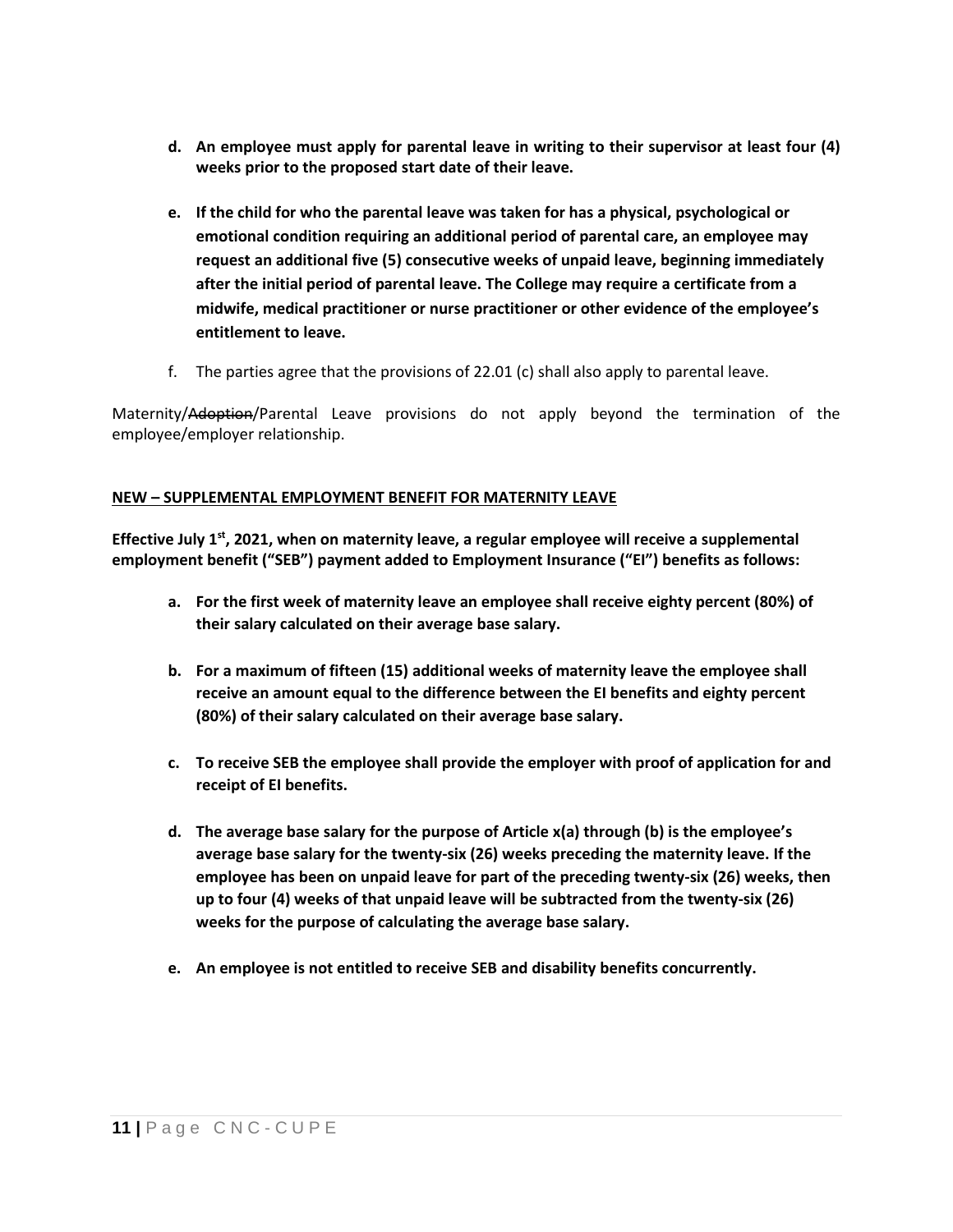(a) Effective the first day of the first full pay period after July 01, 2015 or the first day of the first full pay period after the date of ratification of the MOA (whichever is later), all wage scales in the collective agreements which were in effective on June 30, 2015 shall be increased by one percent (1%). The new rates shall be rounded to the nearest whole cent or dollar as applicable.

(b) Effective the first day of the first full pay period after May 01, 2016, all wage scales in the collective agreement which were in effect on April 30, 2016 shall be increased by the Economic Stability Dividend\*. The new rates shall be rounded to the nearest whole cent or dollar as applicable.

(c) Effective the first day of the first full pay period after July 01, 2016, all wage scales in the collective agreement which were in effect on June 30, 2016 shall be increased by one-half of one percent (0.5%). The new rates shall be rounded to the nearest whole cent or dollar as applicable.

(d) Effective the first day of the first full pay period after May 01, 2017, all wage scales in the collective agreement which were in effect on April 30, 2017 shall be increased by one percent (1%) plus the Economic Stability Dividend\*. The new rates shall be rounded to the nearest whole cent or dollar as applicable.

(e) Effective the first day of the first full pay period after July 01, 2017, all wage scales in the collective agreement which were in effect on June 30, 2017 shall be increased by one-half of one percent (0.5%). The new rates shall be rounded to the nearest whole cent or dollar as applicable.

(f) Effective the first day of the first full pay period after May 01, 2018, all wage scales in the collective agreement which were in effect on April 30, 2018 shall be increased by one percent (1%) plus the Economic Stability Dividend\*. The new rates shall be rounded to the nearest whole cent or dollar as applicable.

(g) Effective the first day of the first full pay period after July 01, 2018, all wage scales in the collective agreement which were in effect on June 30, 2018 shall be increased by one-half of one percent (0.5%). The new rates shall be rounded to the nearest whole cent or dollar as applicable.

(h) Effective the first day of the first full pay period after May 01, 2019, all wage scales in the collective agreement which were in effect on April 30, 2019 shall be increased by one percent (1%) plus the Economic Stability Dividend\*. The new rates shall be rounded to the nearest whole cent or dollar as applicable.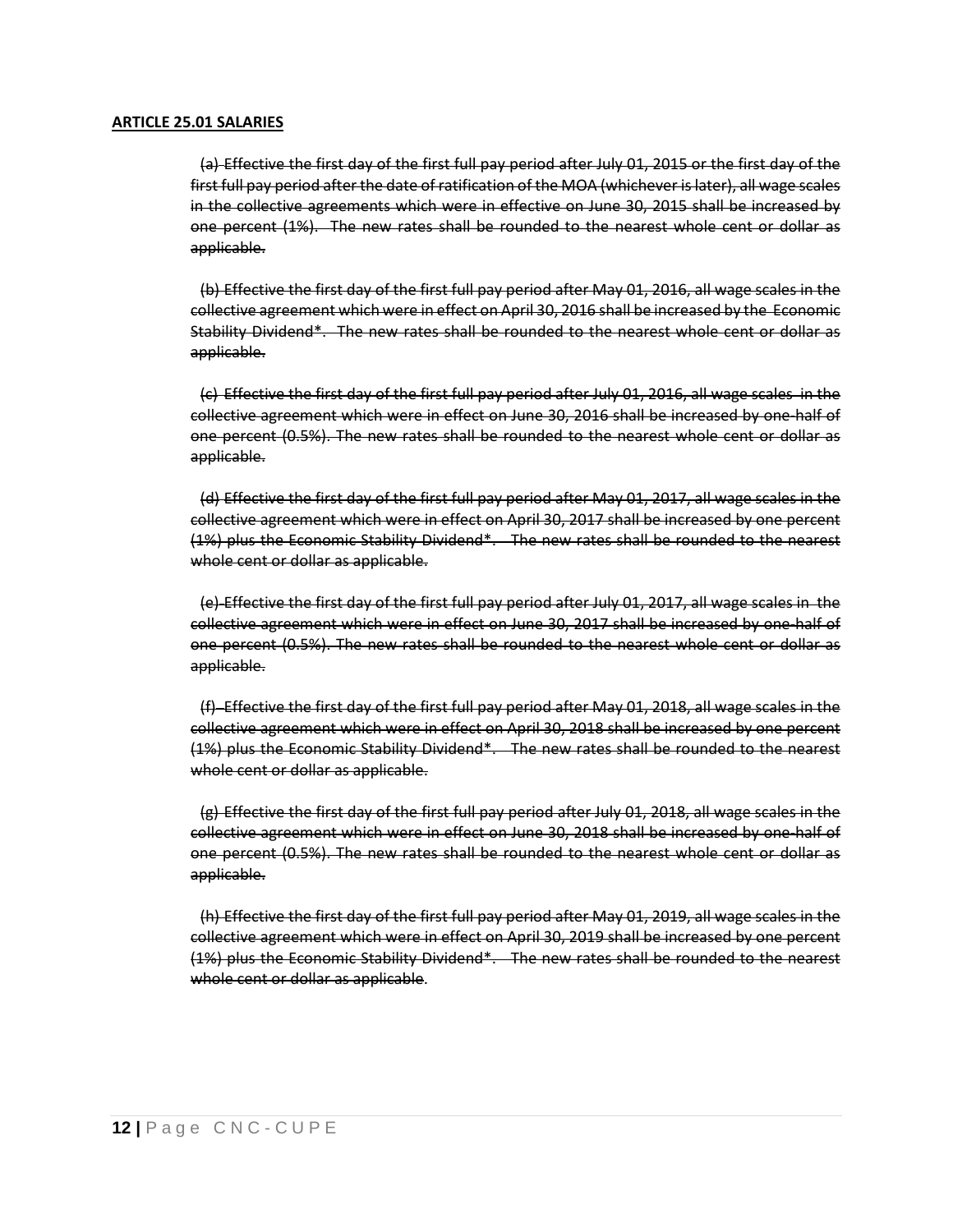**All wage scales for classifications or positions in the collective agreement shall be increased by the following percentages effective on the dates indicated:**

- **a. Effective July 01, 2019 all wage scales in the collective agreement which were in effect on June 30, 2019 shall be increased by two percent (2%). The new rates shall be rounded to the nearest whole cent or dollar as applicable.**
- **b. Effective July 01, 2020 all wage scales in the collective agreement which were in effect on June 30, 2020 shall be increased by two percent (2%). The new rates shall be rounded to the nearest whole cent or dollar as applicable.**
- **c. Effective July 01, 2021 all wage scales in the collective agreement which were in effect on June 30, 2021 shall be increased by two percent (2%). The new rates shall be rounded to the nearest whole cent or dollar as applicable.**

**These wage increases shall apply to all current employees who are members of the bargaining unit on the date of ratification.**

**Any former employees who worked for the College between July 1, 2019 and the date of ratification must apply to the College within eight (8) weeks of ratification in order to be eligible and receive the increased amount as retroactive pay.**

### **ARTICLE 25.07 SHIFT DIFFERENTIAL**

Shift differential, calculated as four (4.0%) percent of the current pay equity target rate for Pay Grade A, shall be paid for all hours worked which fall outside the normal workday (as per Article 13.04(b) (Work Week Definition)). **Effective July 1, 2020 the shift differential shall be calculated at five (5%) percent.**

### **NEW – HEALTH AND WELFARE BENEFITS**

**While not to be included in the collective agreement, effective January 1, 2021**

- **Eye Exam coverage shall be provided up to \$100 per 24 months**
- **The limit of \$10 per visit for the first 12 visits in any calendar year for the services of a chiropractor, podiatrist/chiropodist, massage therapist, naturopath, and physiotherapist will be deleted. Reimbursement for these services will be as per the Extended Health Plan for each visit until the maximum annual coverage for Paramedical Services is reached.**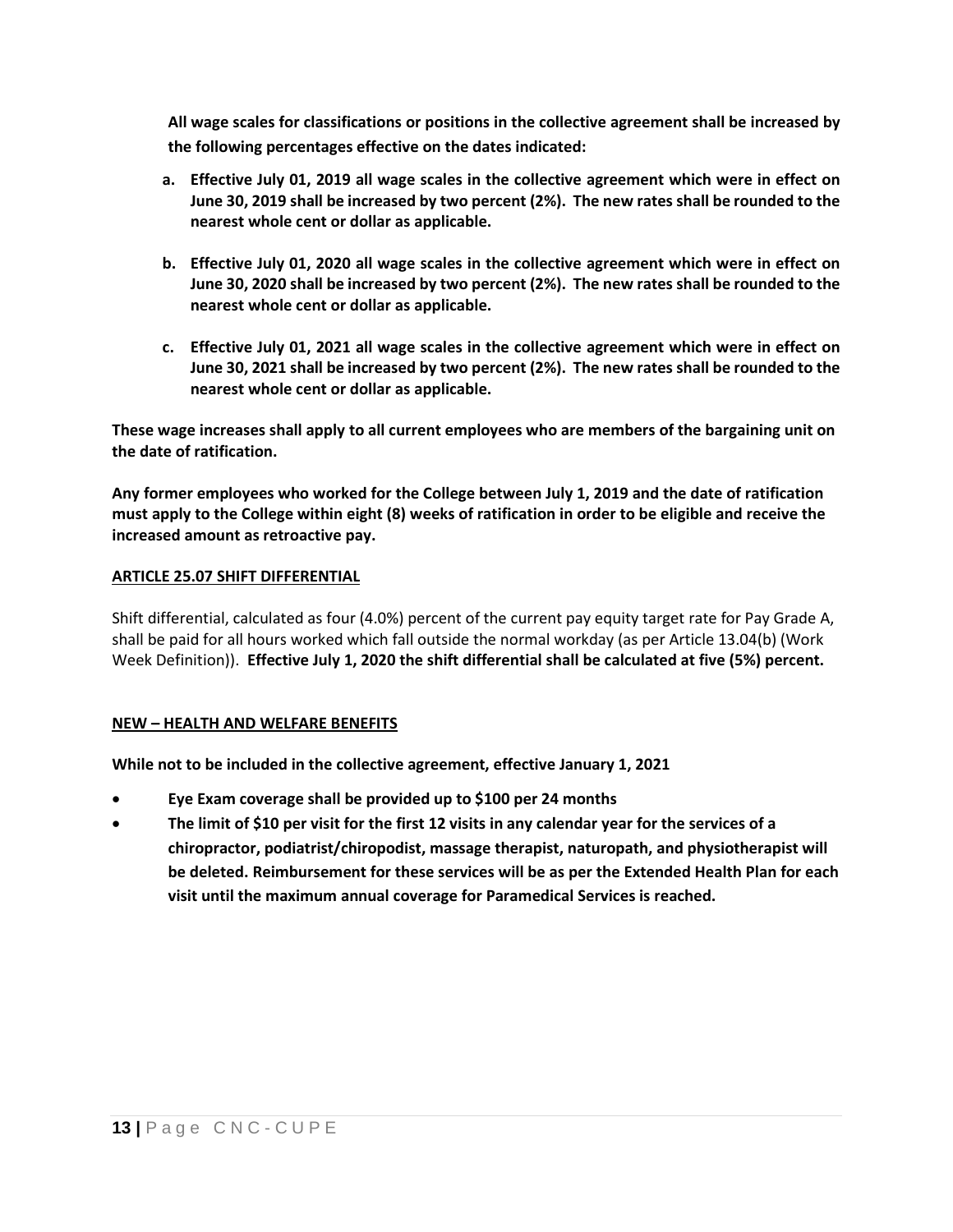# **ARTICLE 28.01 TERM OF AGREEMENT**

This Agreement shall be in force effective from **July 1, 2019** until midnight **June 30, 2022**. (Subsection (2) of Subsection 50 the Labour Relations Code of British Columbia shall not be applicable to this Agreement.)

Either party to this Agreement may, not more than three (3) months and not less than one (1) month, prior to **July 1, 2022** present to the other party, in writing, proposed terms of a new or further Agreement and/or amendments to this Agreement.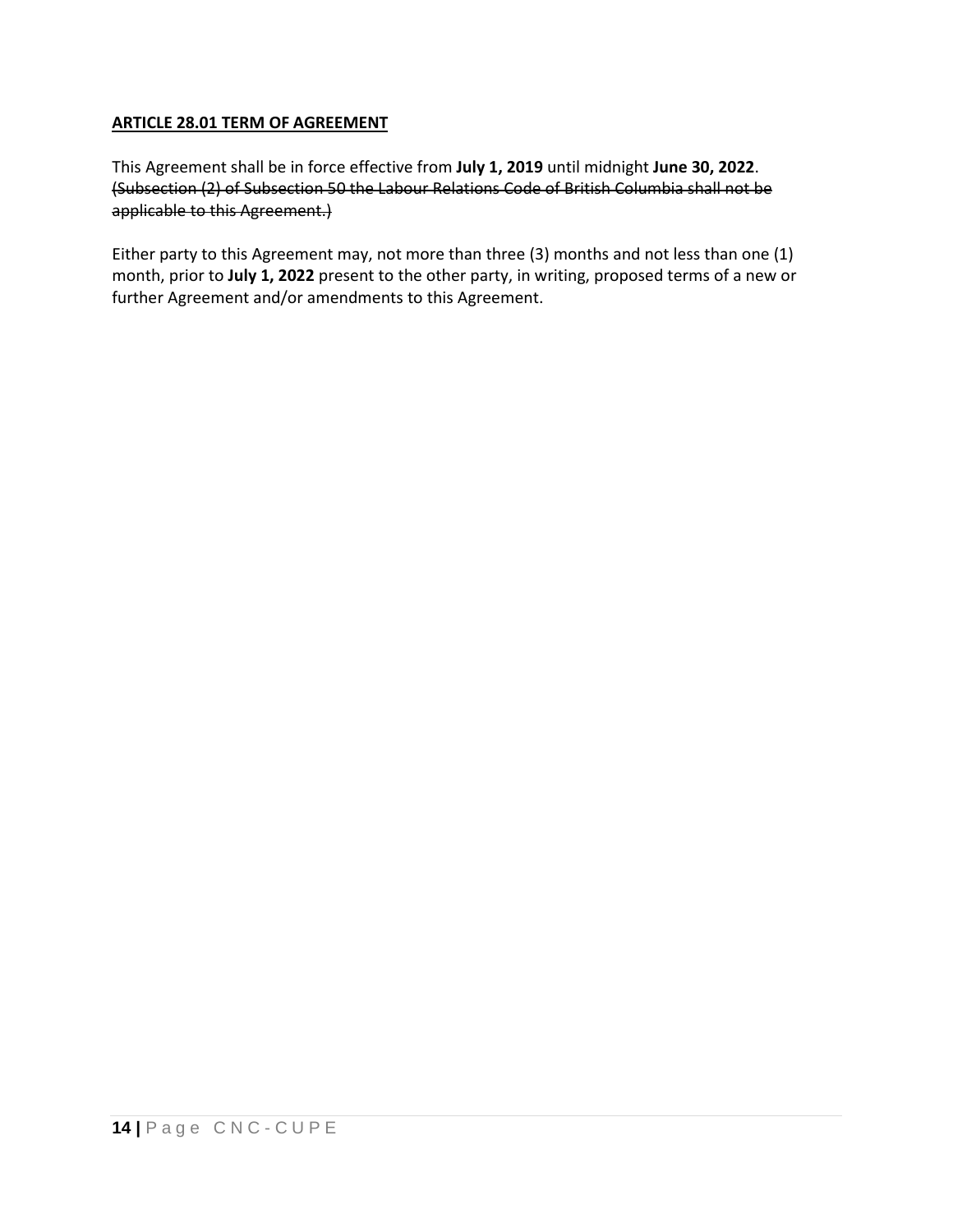### **NEW – SERVICE IMPROVEMENT ALLOCATION**

# **MOU RE: Service Improvement Fund Memorandum of Agreement Between The College of New Caledonia And CUPE Local 4951**

#### **RE: Service Improvement Fund**

**A Service Improvement Fund will be established to support specific types of employee training and professional development activities that enhance the delivery of services to students. Examples of appropriate activities include but are not limited to: indigenous cultural competencies, mental health and crises management, working with persons with disabilities, communications, conflict resolution, etc.**

**The amount allocated by the College of New Caledonia to the fund each year will in accordance with the following schedule:**

**Year 1: \$ 30,000 Year 2: \$ 66,000 Year 3: \$ 104,000\***

**\* Year 3 represents the amount of ongoing funding for this initiative.**

**For years 1 and 2, any unspent balance at the end of each fiscal year shall be carried forward and added to the allocation for the next fiscal year. For year 3 and beyond, funds not allocated within the fiscal year will be carried over for one year only.**

**An employee or a group of employees may apply to the fund to cover the cost of activities that would enhance the delivery of services to students.**

**Subject to the provisions of this LOU, the Professional Development Committee will administer the fund. This Committee shall review and approve applications.**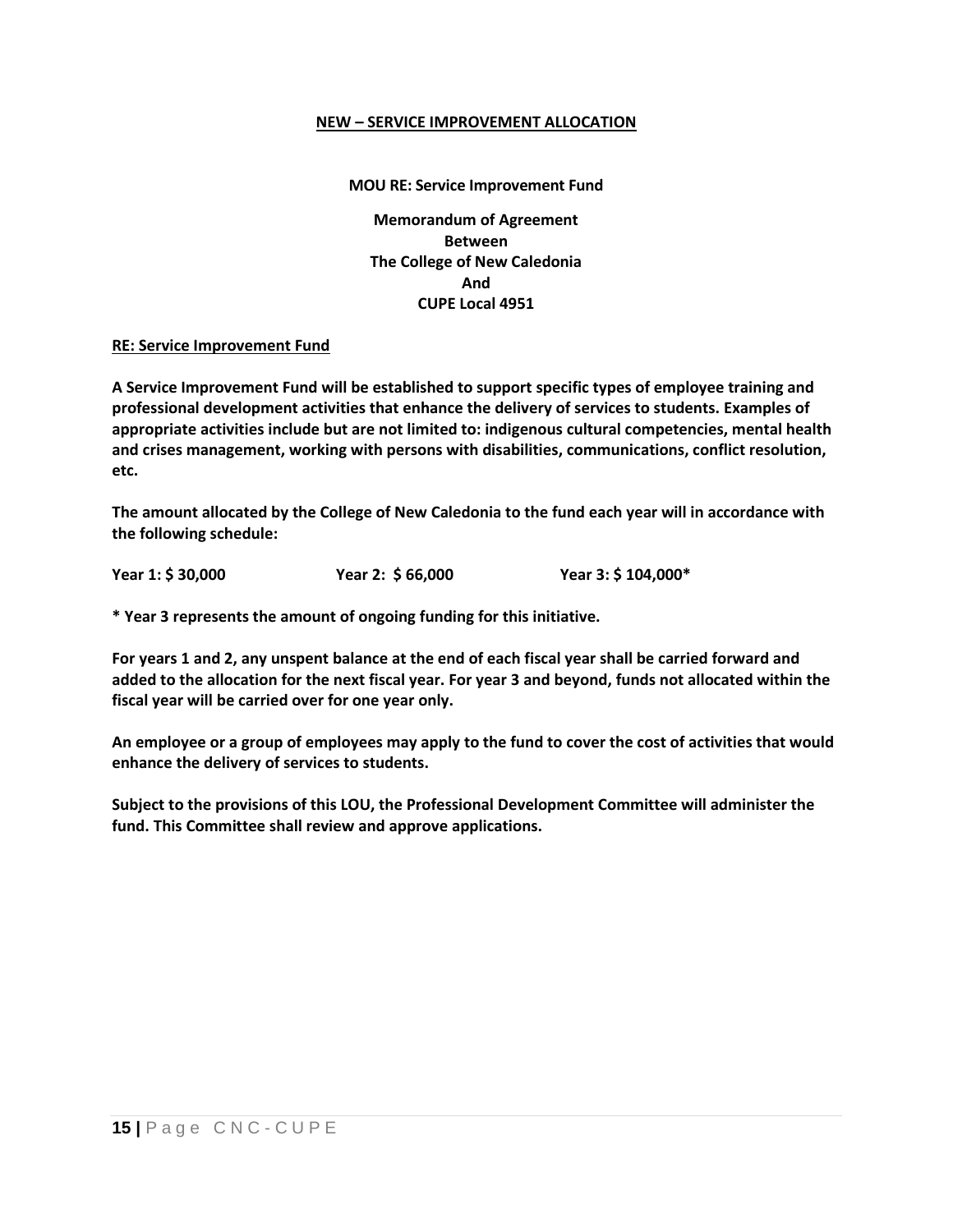# LETTERS OF UNDERSTANDING (LOUS), LETTERS OF AGREEMENT (LOAS), AND MEMORANDUM'S OF UNDERSTANDING (MOUS)

Renew:

- a) College Security (LOA)
- b) College Expansion (LOU)
- c) Job Sharing (LOA)
- d) Self-directed hours (LOA)
- e) Bargaining Unit Exclusions (MOU)
- f) Pay for Staff on Union Business (LOU)
- g) VALT (MOA)
- h) Conversion to Full-Time Positions (LOA)
- i) Training and Career Development Fund (LOU)

# Delete:

# **a) Pyramiding Transition (LOA)**

Amend:

a) **Wellness Incentive Plan (LOA)**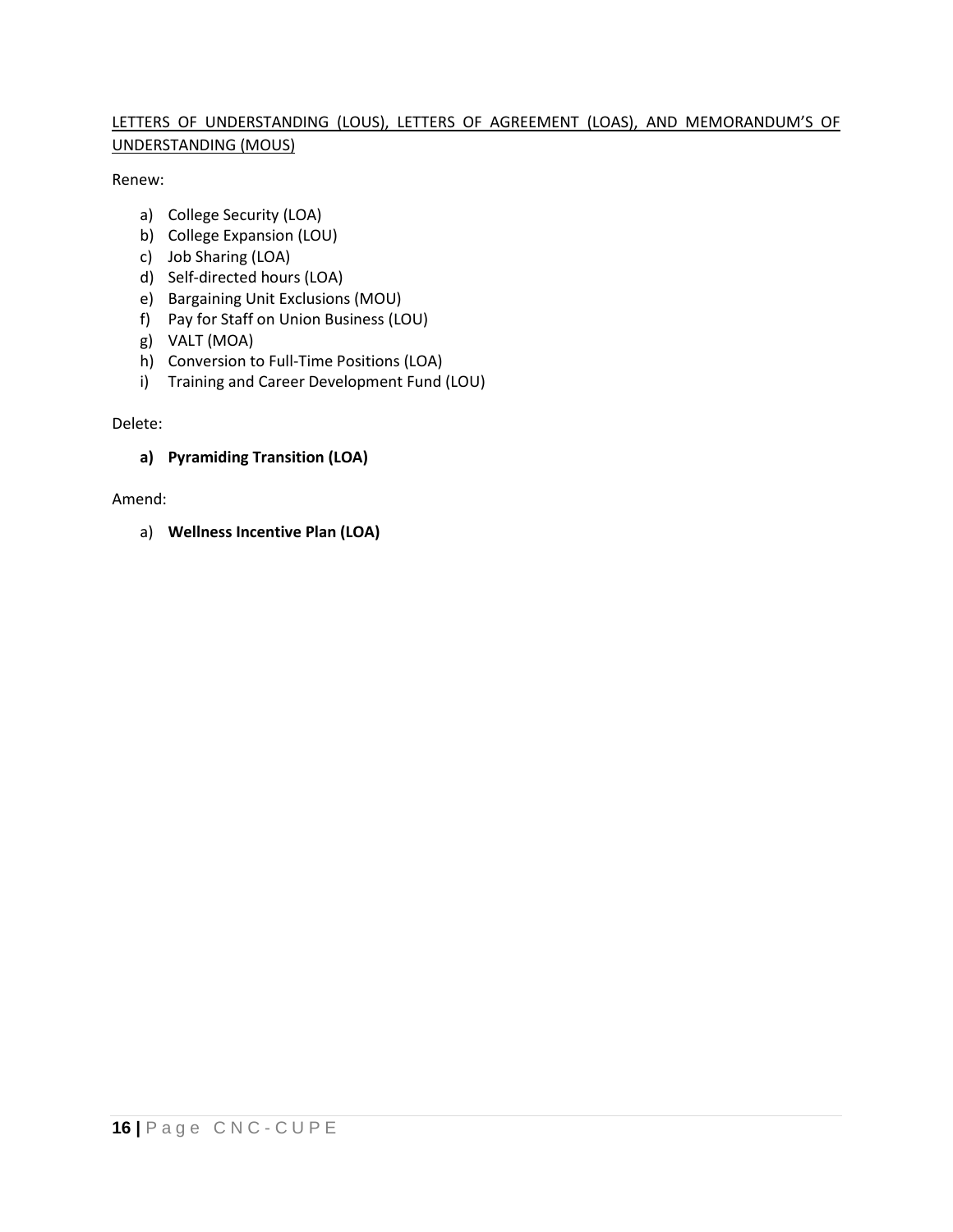## LETTER OF AGREEMENT

### BETWEEN: COLLEGE OF NEW CALEDONIA

AND: CUPE LOCAL 4951 RE: WELLNESS INCENTIVE PLAN

It is recognized that committed employees are the foundation of any successful organization. In the belief that physical and mental well-being contribute directly to increased quality and productivity of operations, the parties have agreed to establish a Wellness Incentive Plan ("The Plan"). The Plan is established under the following conditions:

# A. DEFINITIONS

"DAY" Unless indicated as a Full-time Equivalent Day (F.T.E. Day) a day shall be defined as an employee's normal workday and may include a full-time day or a part-time day. Example: if a part-time employee's normal workday is 0.5 that shall be the "day" referred to for usage, i.e. one wellness day. If a full-time employee is working a modified work week, flex time or self-directed hours the normal workday shall be calculated as 7.0 hours for the purposes of the Wellness Incentive Plan.

"QUARTER" There shall be four (4) quarterly year periods used in the Plan: First Quarter – September through November inclusive; Second Quarter – December through February inclusive; Third Quarter – March through May, inclusive; Fourth Quarter – June through August, inclusive.

# B. ENTITLEMENT

1. All employees, except casuals, are eligible for participation in the Plan upon entitlement of a minimum of eighteen (18) F.T.E. days (126 hours) of sick leave credits.

2. Participation in the plan shall be done on a quarter-yearly basis

3. If an employee has earned the full sick leave credits they are entitled to for a quarter (i.e. no absences charged to sick leave or family sick leave), the employee shall be entitled to one (1) wellness day off with pay. It is agreed that an absence(s) of less than two (2) hours (1 hour and 59 minutes or less) to attend medical/dental appointments or family emergencies shall not jeopardize an employee's entitlement to a wellness day.

4. Wellness days shall not be earned or taken during any unpaid leaves of absence, sick leave, or lay-off periods.

# 5. **Sick leave allotment used for travel outside your community for medical purposes not available in your community will not jeopardize an employee's entitlement to a wellness day.**

# C. USAGE

1. A wellness day off with pay must be used in the quarter year immediately following the quarter year in which it was earned or be forfeited; i.e. earn one (1) day off during first quarter, must be used by the end of the second quarter subject to item #2 below. It is understood that an employee shall have a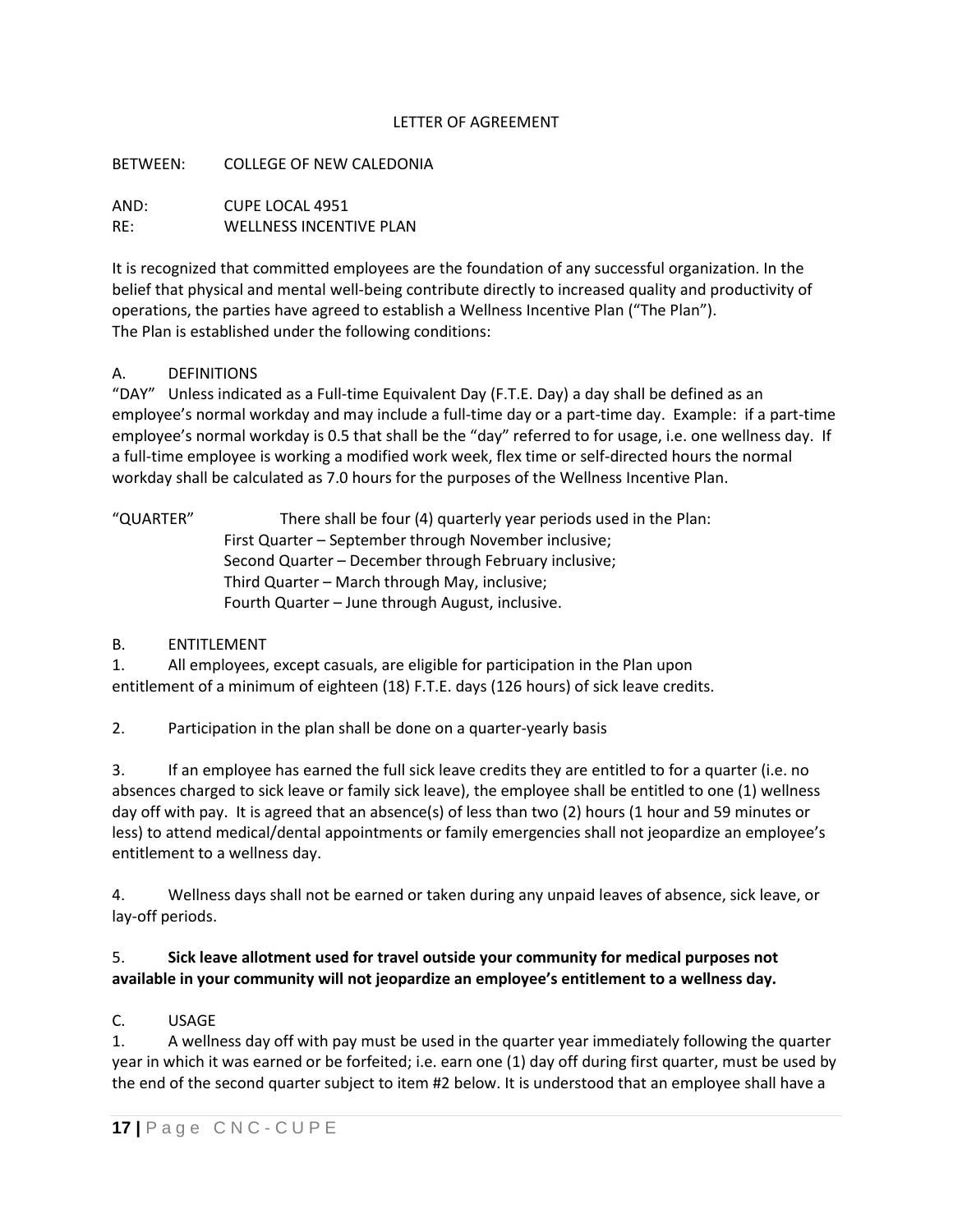minimum of two and a half (2½) months from the date of notification of entitlement available to use the earned day.

2. A Seasonal/Special Funded employee who earns a wellness day but is unable to use the day in the next quarter because of the seasonal break is entitled to carry that wellness day forward into the next quarter.

3. An employee absent on W.C.B. who earns a wellness day but is unable to use the day in the next quarter is entitled to carry that wellness day forward into the next quarter. A wellness day off with pay must be used in that quarter or be forfeited (i.e. a maximum of one wellness day carried forward.)

4. A wellness day off shall be charged, on an F.T.E. basis, against an employee's sick leave credits, but this shall not be considered an absence for the purpose of entitlement to further wellness days.

5. Scheduling of a wellness day off shall be approved by the department head or designate. Scheduling of annual vacation entitlement shall have priority over requests for wellness days.

6. The replacement needs of a department shall not be considered a basis for denial of a wellness day.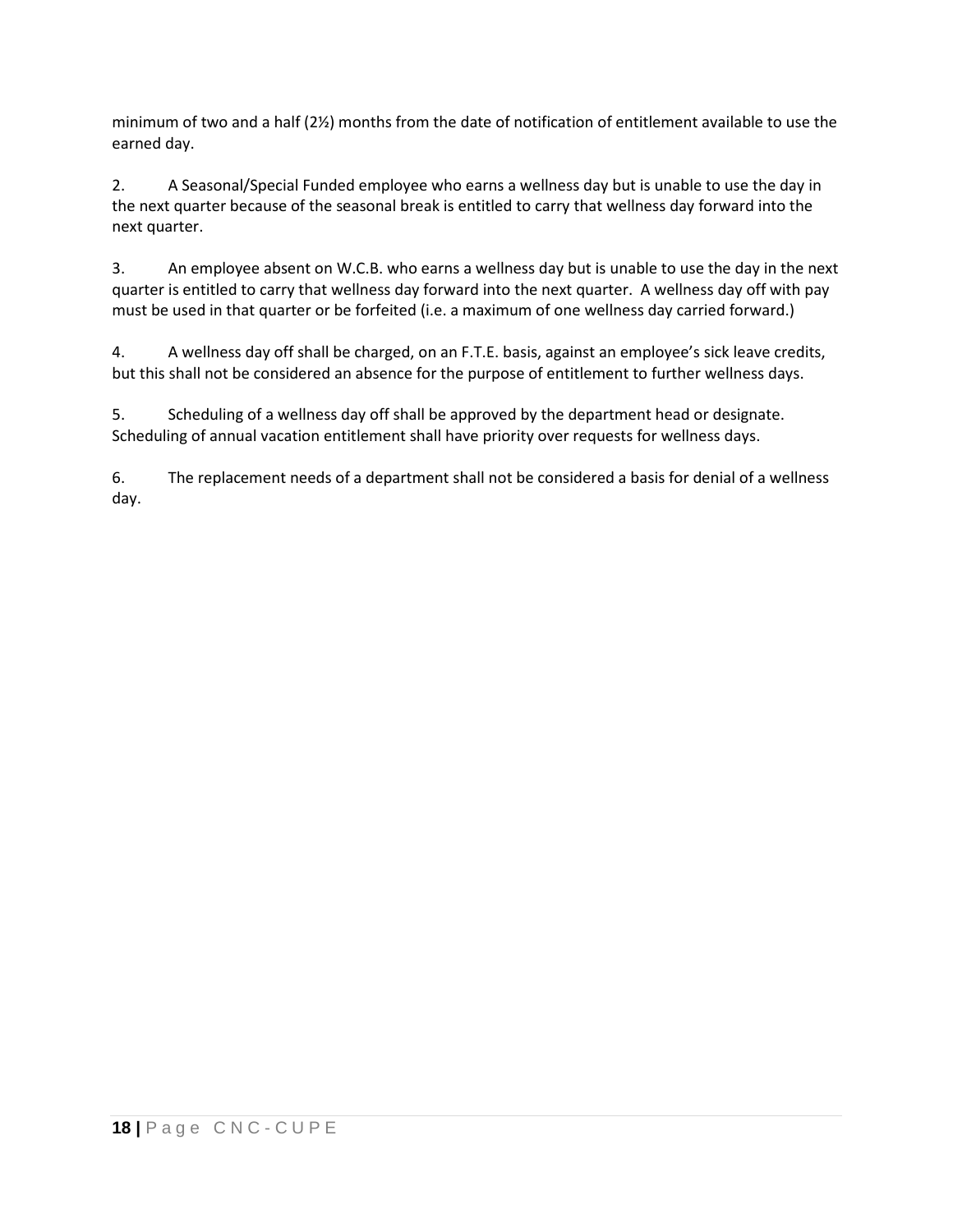#### APPENDIX A

### Housekeeping Signoffs:

Effective the date of ratification, the Employer and the Union agree to the following housekeeping amendments:

**1.** To replace gender specific to gender neutral language throughout the collective agreement including, but not limited to the following articles and agreements.

| Article 3.04                                | Article 3.05  | Article 3.08  |
|---------------------------------------------|---------------|---------------|
| Article 3.10                                | Article 8.03  | Article 8.04  |
| Article 9.04                                | Article 9.06  | Article 10.03 |
| Article 10.05                               | Article 10.07 | Article 10.08 |
| Article 11.04                               | Article 12.01 | Article 12.03 |
| Article 15.06                               | Article 15.07 | Article 15.08 |
| Article 15.09                               | Article 16.01 | Article 16.06 |
| Article 17.02                               | Article 17.03 | Article 17.04 |
| Article 18.03                               | Article 19.02 | Article 20.01 |
| Article 20.02                               | Article 20.03 | Article 20.05 |
| Article 20.06                               | Article 20.07 | Article 22.01 |
| Article 25.02                               | Article 25.05 | Article 26.02 |
| Article 27.05                               |               |               |
| Letter of Agreement Re: Job Sharing         |               |               |
| Letter of Agreement Re: Self-Directed Hours |               |               |
| Memorandum of Agreement VALT                |               |               |

# **2. Article 4.01 Human Rights**

The College agrees there will be no discrimination such that the College will refuse to employ or refuse to continue to employ a person, or discriminate against a person regarding employment or any term or condition of employment because of the race, colour, ancestry, place of origin, political belief, religion, marital status, family status, physical disability, sex, sexual orientation or age of that person or because that person has been convicted of a criminal or summary conviction offence that is unrelated to the employment or to the intended employment of that person **race, colour, ancestry, place of origin, political belief, religion, marital status, family status, physical or mental disability, sex, sexual orientation, gender identity or expression, or age of that person or because that person has been convicted of a criminal or summary conviction offence that is unrelated to the employment or to the intended employment of that person.**

The College further agrees that there will be no discrimination against an employee by reason of family relationships to other employees, except where relationships such as marriage or other family relationships are deemed to be potentially detrimental to the College. (For example, where detrimental fiscal or policy collusion could occur, or where confidentiality could be compromised.)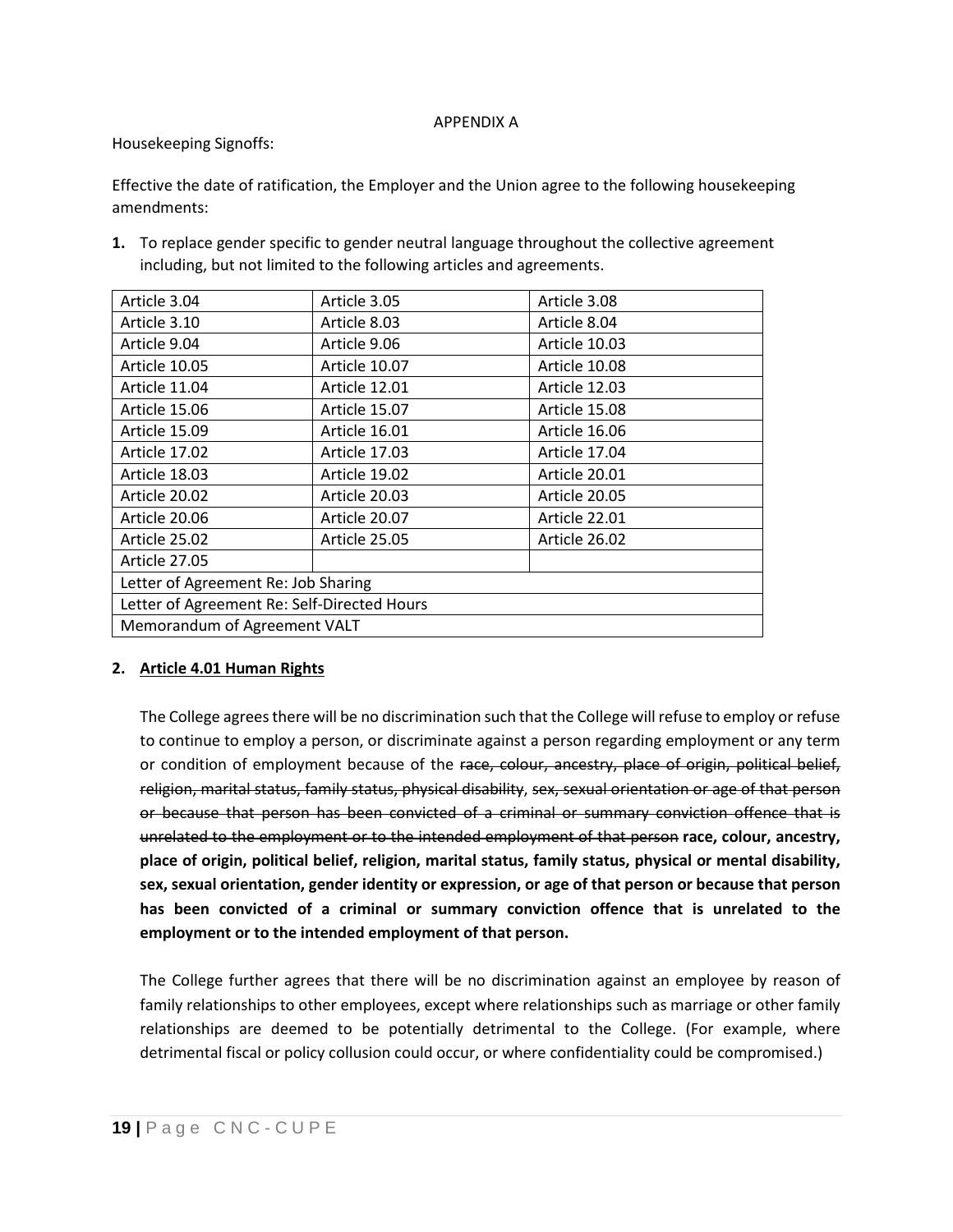# **3. Article 26.01 Employment Benefits for Full-Time Employees**

Unless a full-time employee has demonstrated acceptable coverage for the following employment benefits from another source, these employment benefits shall be mandatory:

# **a. Medical Services Plan of B.C. - The College shall pay 100% of the monthly premium for this coverage. Coverage and eligibility shall be governed by the terms of the plan.**

- b. Dental Plan and Supplementary Health Care The College shall pay 100% of the premium for coverage of these plans. Vision care and Travel Ridershall be included in the Supplementary Health Care Plan. Coverage and eligibility shall be governed by the terms of these plans.
- c. Group Life Insurance and Accidental Death and Dismemberment The College shall pay l00% of the premiums for the coverage afforded by the plan. Coverage and eligibility shall be governed by the terms of the plans.
- d. Long Term Disability The employee shall pay 100% of the premiums for coverage afforded by the plan. Coverage and eligibility shall be governed by the terms of the plan.
- e. Those employees who work in shop/lab areas who can demonstrate damage to spectacle lenses as a result of metal sparks, abrasion, chemical etching or flying objects, experienced at work shall receive 100% reimbursement of their lens replacement cost from the College. This reimbursement provision is limited to one claim per working year.

# **4. Article 26.02 Employment Benefits for Part-Time Employees**

a. Part-time employees, who work twenty-five (25) or more hours per week, may participate in the following employment benefits at the same rate as regular full-time employees (see 26.01): **Medical Services Plan of B.C.**  Supplementary Health Care

Dental Plan

b. Part-time employees, who work between 15-24 hours per week, may participate in the following fringe benefits (Subject to Carrier Conditions) on a 50/50 cost shared basis.

### **Medical Services Plan of B.C.**

Supplementary Health Care Dental Plan

c. Part-time employees with fluctuating hours may participate in the afore-mentioned employment benefits (Subject to Carrier Conditions) the first of the month following achievement of the required hours.

Part-time employees with fluctuating hours will become ineligible for benefits the first of the month following a decrease which takes him/her below the required number of hours.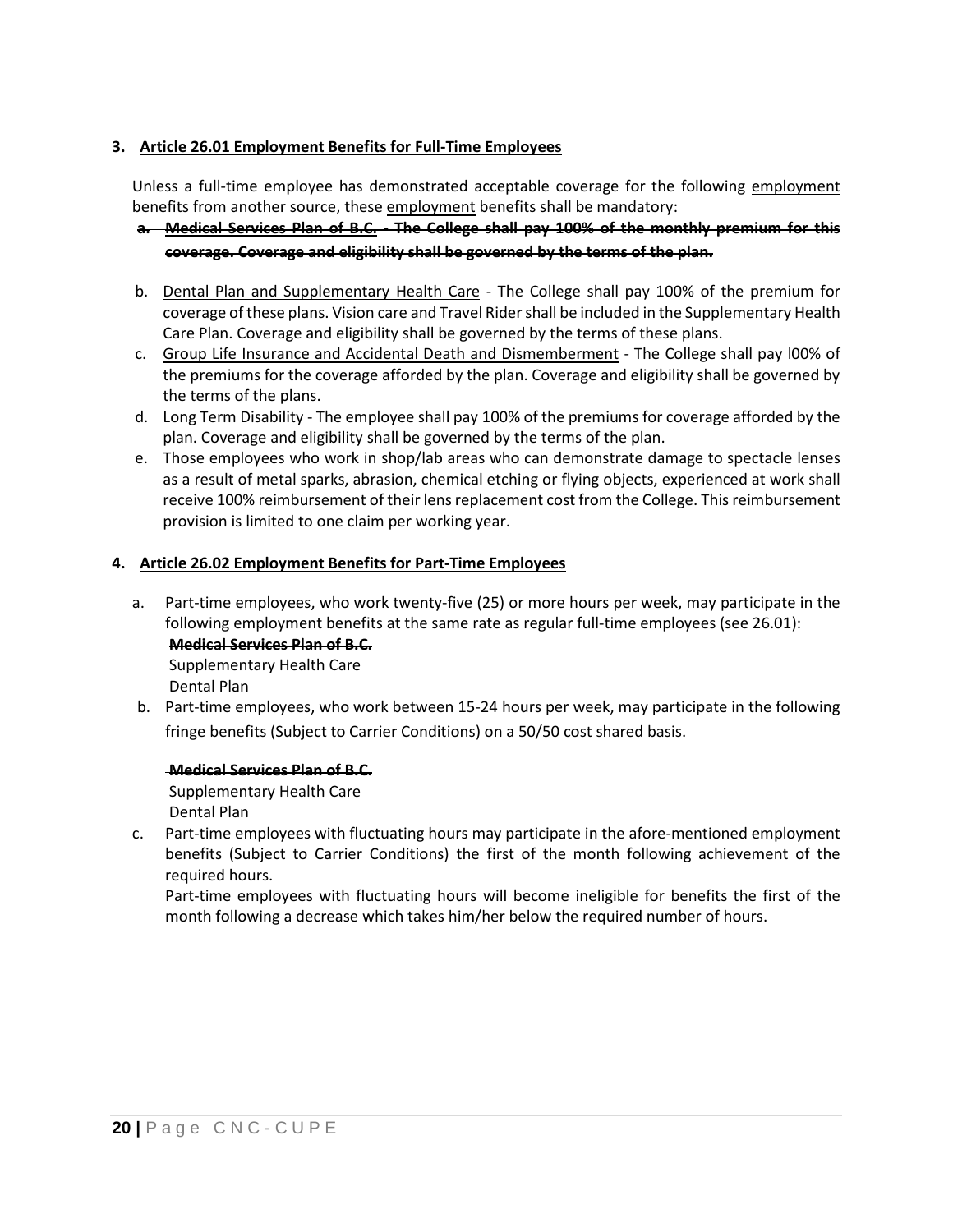# **LETTER OF UNDERSTANDING [NEW]**

### **MEDICAL SERVICES PLAN OF BC**

The parties recognize that the method of funding MSP has been changed from an individually paid premium system to a system funded by an employer paid payroll tax.

If the government, at any time in the future, reverts to an individually paid premium system for basic medical insurance, the parties agree that the employer will pay 100% of the premium for employees on the same basis as exists in the 2014 – 2019 collective agreement.

### **5. Memorandum of Understanding re: Economic Stability Dividend (ESD)**

Delete MOU and all references to ESD in current Agreement.

# **6. Article 3.02 Full Time Employee**

A full-time employee shall mean any employee who normally works a regular work week of thirtyfive (35) hours per week as defined in Article 13 (Hours of Work). Such employees will be paid by the month **salaried**.

# **7. Article 5.01 Employees at Date of Certification**

**Delete.**

### **8. Article 6.02 Deduction of Dues**

The College shall deduct Union dues, assessment and initiations semimonthly. The College shall remit the dues deducted to the Local Union **Secretary** Treasurer not less than once each month, with a written statement of names of employees for whom the deductions were made and the amount of each deduction. The College shall remit the said dues no later than the end of the following month.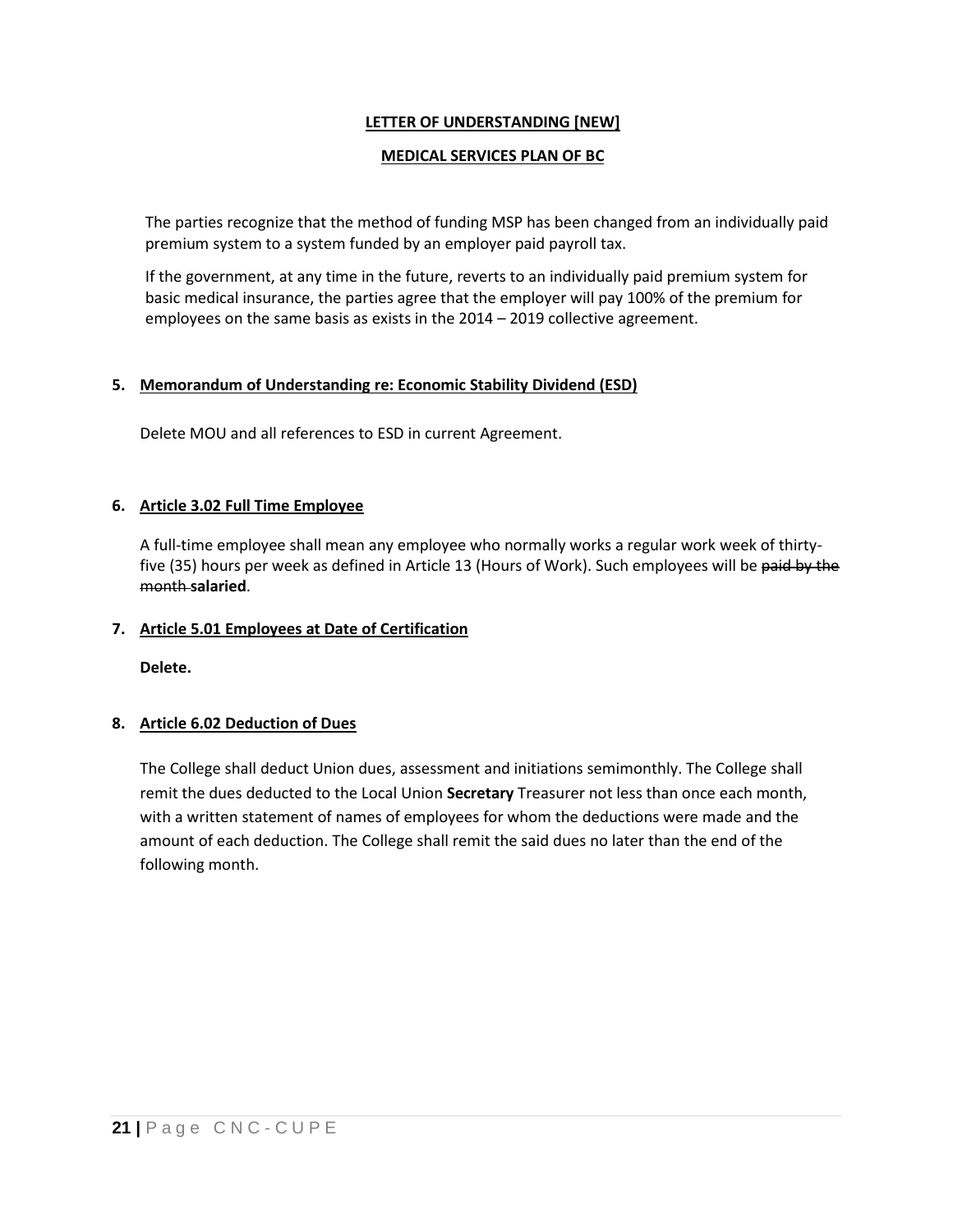### **9. Article 14.01 Definition**

e. Compensating time off means the product of overtime hours worked times **multiplied by** the applicable overtime factor.

#### **10. Article 16.01 Grievance Procedure**

The College and the Union recognize that grievances may occur. A grievance is any complaint or difference between the parties relating to the application, administration, operation, interpretation or alleged violation of this Agreement or to whether any matter in the Agreement is arbitrable.

An employee is encouraged to discuss, prior to the formal initiation of a grievance, any grievance or other complaints relating to his/her **their** employment with his/her **their** supervisor or manager.

**It is understood that in all discussions concerning grievances, any National Union Representative may accompany the Union in their meetings with College Officials beginning at Step 2.**

Where a dispute involving a question of general application or interpretation of the Agreement occurs or where a group of employees has a grievance regarding the Agreement, the Union shall submit the grievance, in writing, directly to Step 2.

Grievances arising out of unjust dismissal disputes shall commence the grievance procedure at Step 2. Grievances arising out of the failure to resolve classification disputes to the satisfaction of the employee shall commence the grievance procedure at Step 3.

It is understood that in all discussions concerning grievances, any National Union Representative may accompany the Union in their meetings with College Officials beginning at Step 2.